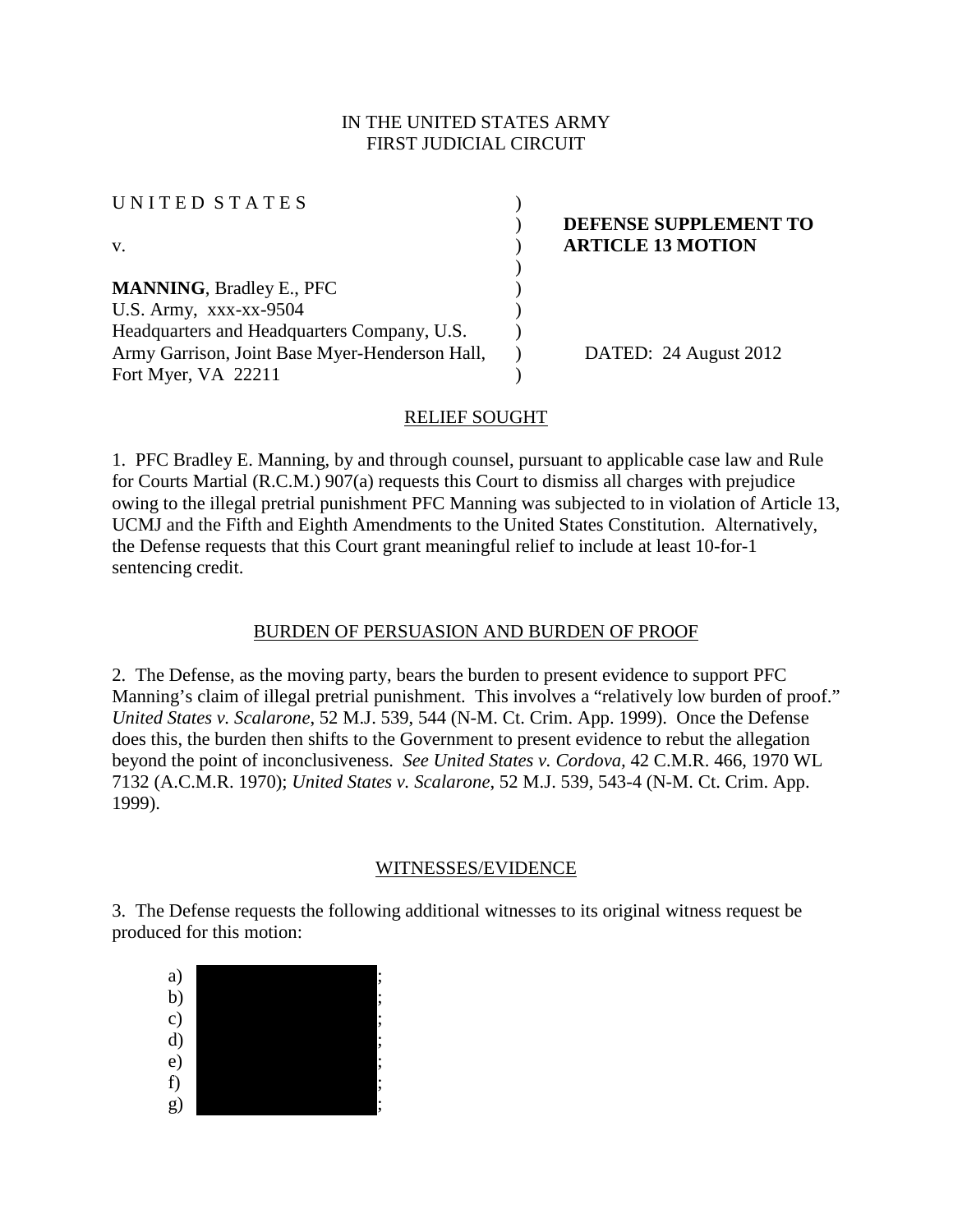

4. The Defense also requests the Court to consider, in advance of the motions hearing, the 1,290 emails that the Government received from Marine Corps Base Quantico. These emails were in response to the Government's 28 April 2011 Request for Prudential Search and Preservation of Information. *See* Attachment A to Defense Motion to Compel Discovery #3.

#### **ATTACHMENTS**

5. The Defense respectfully requests that this Court consider the following Attachments:

- a) Attachment A, 84 emails provided by the Government on 26 July 2012; and
- b) Attachment B, email from Government to Defense dated 20 January 2011.

#### FACTS

6. PFC Manning is charged with five specifications of violating a lawful general regulation, one specification of aiding the enemy, one specification of conduct prejudicial to good order and discipline and service discrediting, eight specifications of communicating classified information, five specifications of stealing or knowingly converting government property, and two specifications of knowingly exceeding authorized access to a government computer, in violation of Articles 92, 104, and 134, Uniform Code of Military Justice (UCMJ) 10 U.S.C. §§ 892, 904, 934 (2010). PFC Manning has been held in pretrial confinement since 29 May 2010, a total of 819 days. For 265 of these days, PFC Manning was held in conditions tantamount to solitary confinement at the Quantico Brig.

7. On 28 April 2011, the Government submitted a "request for prudential search and preservation of information" to \*\*\*\*\*\*\*\*\*\*\*\*\*\*\*\*\*\*\*\*\*. *See* Attachment A to Defense Motion to Compel Discovery #3. The document submitted by  $\overline{M}$ AJ Fein requested  $\overline{M}$  to "take any and all reasonable and necessary steps to preserve any information held by your command which concerns or references PFC Manning" and secondly "that your command conduct a thorough and comprehensive search of its records for information which relates to PFC Manning's confinement at the Quantico Brig." *Id*. In August of 2011, the Government began receiving documentation responsive to its preservation request. *See* Attachment C to Defense Motion to Compel Discovery #3.

8. On 20 December 2011, Sammed that "all relevant electronic correspondence, electronic files and hard copy documentary evidence regarding the confinement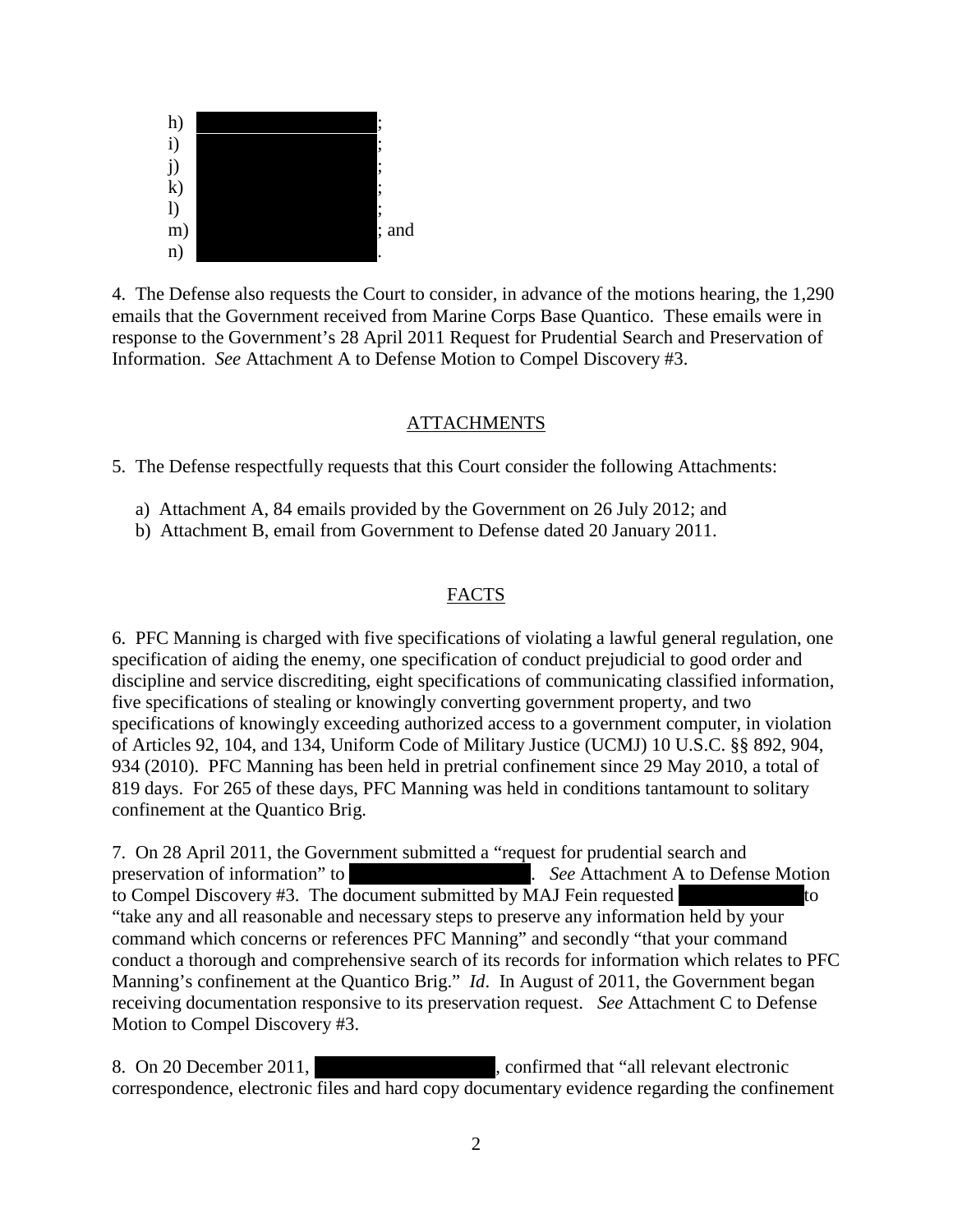of PFC Manning in the possession of Marine Corp [B]ase Quantico official[s] have been provided. Trial counsel were permitted to view and copy all relevant files maintained by the Quantico Pretrial Confinement Facility." *See* Attachment B to Defense Motion to Compel Discovery #3.

9. The Government began providing documentation related to PFC Manning's confinement at Quantico in October of 2011. Based upon the volume of the information provided, the Defense believed that this was the full extent of the information the Government had from Quantico.

10. On 25 July 2012, almost a year after the Government first began receiving documentation from Quantico, and almost seven months after receiving the last of the Quantico documentation, the Government started reviewing the emails that it had received from Quantico. *See* Attachment C to Defense Motion to Compel Discovery #3. According to the Government, it started reviewing these emails "in preparation for the defense Article 13 motion." *Id*. The Article 13 motion, however, had been on the case calendar since this case was referred. The established deadline for the Defense to file the Article 13 motion was 27 July 2012.

11. Once the Government elected to review the Quantico documentation, it reviewed a total of 1,374 emails on 25 and 26 July 2012. *Id*., *see also* Attachment F to Defense Motion to Compel Discovery #3. On 26 July 2012, the Government selected 84 emails that it believed were "obviously material to the preparation of the defense" and produced them to the Defense. *See* Attachment D to Defense Motion to Compel Discovery #3.

12. On 27 July 2012, the Defense notified the Court that MAJ Fein had sent, at 2115 on 26 July 2012, 84 separate emails which depicted high level discussions at Quantico concerning PFC Manning's custody status. *See* Attachment A. On 17 August 2012, the Defense submitted a motion to compel production of the remaining 1,290 emails.

## ARGUMENT

13. The Defense, in its original Article 13 motion filed on 27 July 2012, asserted that an order had been given by \*\*\*\*\*\*Redacted\*\*\*\*\*\*to retain PFC Manning indefinitely in Maximum Custody (MAX) and on Prevention of Injury (POI) status.  $\blacksquare$  and the senior rater of the \*\*\*\*\*\*\*\*\*\*\*\*\*\*\*\*\*. His order to keep PFC Manning in MAX and POI was given during a meeting attended by the Brig leadership, the Brig psychiatrists, and the

\*\*\*\*\*\*\*\*\*\*\*\*\*\*\*\*\*

14. The order by  $\qquad \qquad$  to the Brig personnel explains why PFC Manning was maintained in MAX and POI in spite of his compliant behavior and the repeated recommendations of Brig psychiatrists to remove him from POI status. The order also clearly demonstrates that PFC Manning was denied his required procedural due process. The Classification and Assignment (C&A) Board "reviews" conducted during PFC Manning's time at the Quantico Brig were simply for show, since the result had already been predetermined.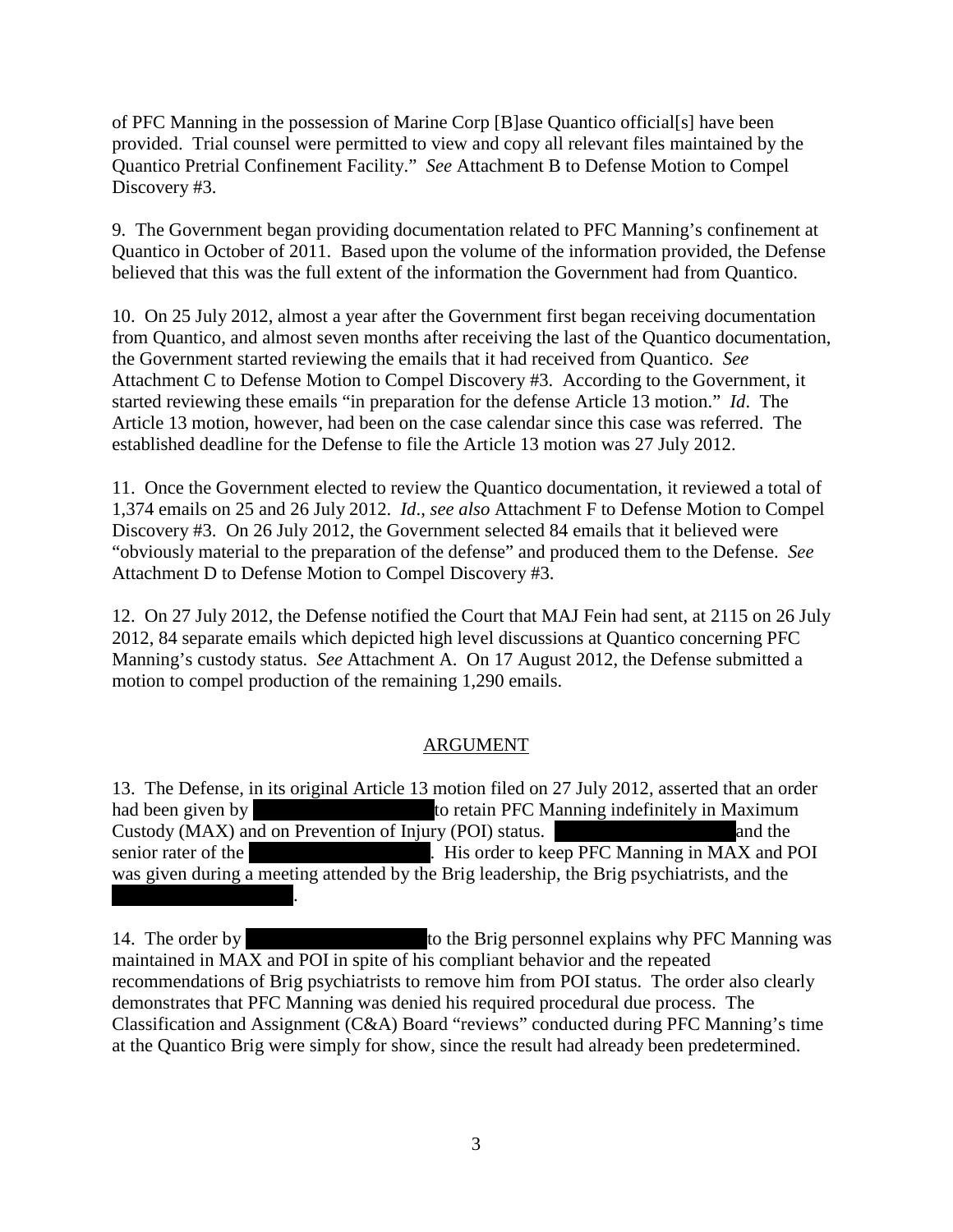15. At the time  $\qquad \qquad$  gave his order,  $\qquad \qquad$  believed that was simply relying an order from someone above him in the chain of command. Although  $\ddot{\text{d}}$  and  $\ddot{\text{d}}$  and  $\ddot{\text{d}}$  and  $\ddot{\text{d}}$  and  $\ddot{\text{d}}$  and  $\ddot{\text{d}}$ \*\*\*\*\*\*Redacted\*\*\*\*\*\*believed that \*\*\*\*\*\*Redacted\*\*\*\*\*\*was not acting on his own in

ordering the Brig to retain PFC Manning in MAX and POI.

16. The 84 emails provided by the Government on (literally) the eve of the Defense's filing reveal that \*\*\*\*\*\*Redacted\*\*\*\*\*\*suspicions were correct. These emails expose that everybody at Quantico, from a three-star-general to lower enlisted marines at the brig, was complicit in the unlawful pretrial punishment of PFC Manning.

17. At the top of the food chain was \*\*\*\*\*\*... His orders and directives regarding PFC Manning resulted in a culture of indifference for how the confinement conditions were impacting PFC Manning.

18. Instead of following the recommendations of their mental health professionals, Quantico officials chose to discount the wisdom of their advice and concentrate more upon any potential negative publicity. Even the judge advocates at Quantico abdicated their moral responsibility to speak up when the chain of command was going awry.

19. Ultimately, those who should have done something to address PFC Manning's confinement conditions did nothing. As a result, the status quo of MAX and POI persisted month after month for 265 days. The 84 emails demonstrate that the culture of indifference was not broken until PFC Manning was moved to the Joint Regional Correctional Facility at Fort Leavenworth and a place that was not under the influence of

**A.** PFC Manning's Custody Status was Ultimately Controlled by

20. Shortly after PFC Manning arrived at the Quantico Brig, on 9 August 2010, contacted \*\*\*\*\*\*Redacted\*\*\*\*\*\*and \*\*\*\*\*\*Redacted\*\*\*\*\*\*. \*\*\*\*Redacted\*\*\*\*forwarded a newspaper story from the New York Times concerning PFC Manning's background, and stated the following:

We have had one suicide of a high risk prisoner in the brig. We need to make sure that we have covered down on what we learned from that case. Based on the below [the New York Times story], this young man has a great deal on his plate and it would be good if you impressed upon all who come in contact with Pvt. Manning the absolute necessity of keeping a close watch on him. This includes Brig, medical, Chaplain and transport personnel. His life has completely fallen apart which makes him a strong candidate (from my perspective) to take his life.

S/F

 $\overline{\phantom{a}}$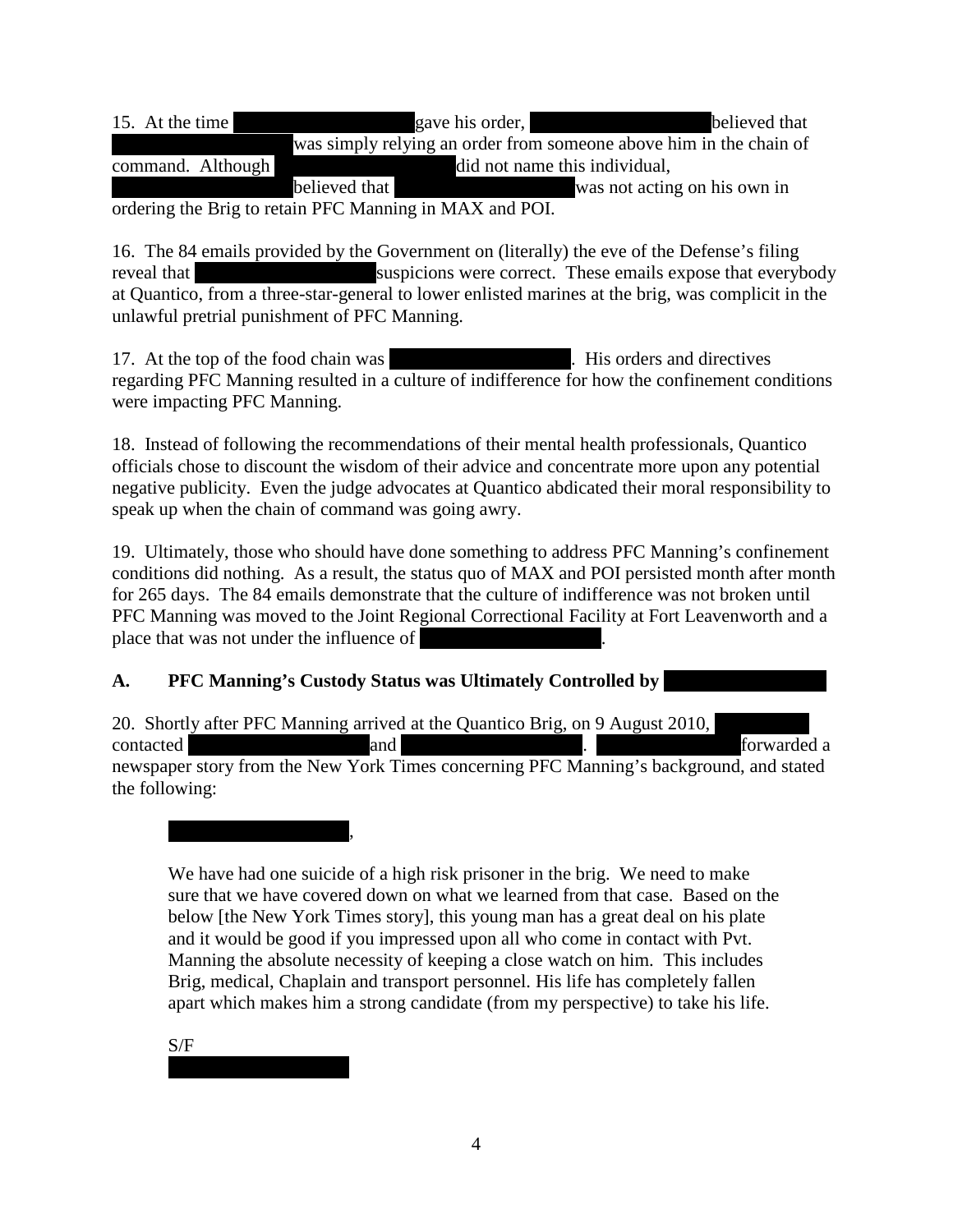| See Attachment A, Bates Number 00449895. The email from                           | clearly                                                                                                                                               |
|-----------------------------------------------------------------------------------|-------------------------------------------------------------------------------------------------------------------------------------------------------|
| that<br>indicated to                                                              | ) had                                                                                                                                                 |
|                                                                                   | PFC Manning on his radar and that PFC Manning's custody status and the precautions taken by                                                           |
|                                                                                   | the Brig to ensure that PFC Manning would not commit suicide were very important to him. In                                                           |
| response,                                                                         | stated that he "directed the of the Naval Health Clinic and                                                                                           |
|                                                                                   | 1 that they provide [] weekly updates on Manning, by providing general                                                                                |
| info on his attitude and mental health." See Attachment A, Bates Number 00449894. |                                                                                                                                                       |
| indicated that he would "forward a copy of the weekly reports" to                 |                                                                                                                                                       |
| "personally" and that this would be "separate from the weekly Base updates." Id.  |                                                                                                                                                       |
| impressed upon                                                                    | that "we all understand the<br><u> Tanzania de la propincia de la propincia de la propincia de la propincia de la propincia de la propincia de la</u> |
| importance of maintaining a close watch." Id.                                     |                                                                                                                                                       |

21. In order to meet the information requirements of his \*\*\*\*\*\*Redacted\*\*\*\*\*\*sent weekly updates to \*\*\*\*\*\*\*\*\*\*\*\*\*\*\*\*\*on the confinement status of PFC Manning. In addition to copied several other high-ranking Quantico officials on the emails that he sent in order to ensure everyone was informed of what was happening with PFC Manning.

22. The number of emails generated in relation to PFC Manning and his confinement status – at least  $1,374$  – make it clear how important this issue was to  $\mu$  and to Quantico. Additionally,  $\qquad \qquad$ , in an email to  $\qquad \qquad$ , states in no uncertain terms that  $\overline{\phantom{a}}$  wanted to be able to determine "the political impact, media interest, legal ramifications, and senior leadership reactions" to any significant issue dealing with PFC Manning. *See* Attachment A, Bates Number 00449914. Based upon directive, the chain of command kept him informed on all issues regarding PFC Manning.

23. The fact that \*\*\*\*\*\*Redacted\*\*\*\*\*\*was the one "calling the shots" with respect to PFC Manning's custody determinations is clear based upon an email exchange between and \*\*\*\*\*\*\*\*\*\*\*\*\*on 10 March 2011. The timing of this email exchange is significant because it comes a few days after \*\*\*\*\*\*\*\*\*\*decision to strip PFC Manning of all of his clothing and the public outcry due to PFC Manning's forced nakedness. The public perception of PFC Manning's treatment undoubtedly sparked the interest of  $\Delta$  due to his concern over the "political impact, media interest, legal ramifications, and senior leadership reactions" to any issue dealing with PFC Manning.

24. On 10 March 2011, the sent the following email to  $\mathbb{R}^n$ 

**Gents** 

Just got off phone with She has informed me that any changes in Manning Status must be approved by  $\begin{bmatrix} 1 & 1 & 1 \\ 1 & 1 & 1 \end{bmatrix}$ . I think there is an assumption being made that  $\begin{bmatrix} 1 & 1 \\ 1 & 1 \end{bmatrix}$  is acting alone and unafraid assumption being made that in her decision process with regard to status and or handling instruction changes with regard to Manning. That is not the case. She and I discuss, same as I did with \*\*\*\*\*\*Redacted\*\*\*\*\*\*, every decision and every change and to date I have concurred with all. Also every change has been discussed with the Boss [\*\*\*\*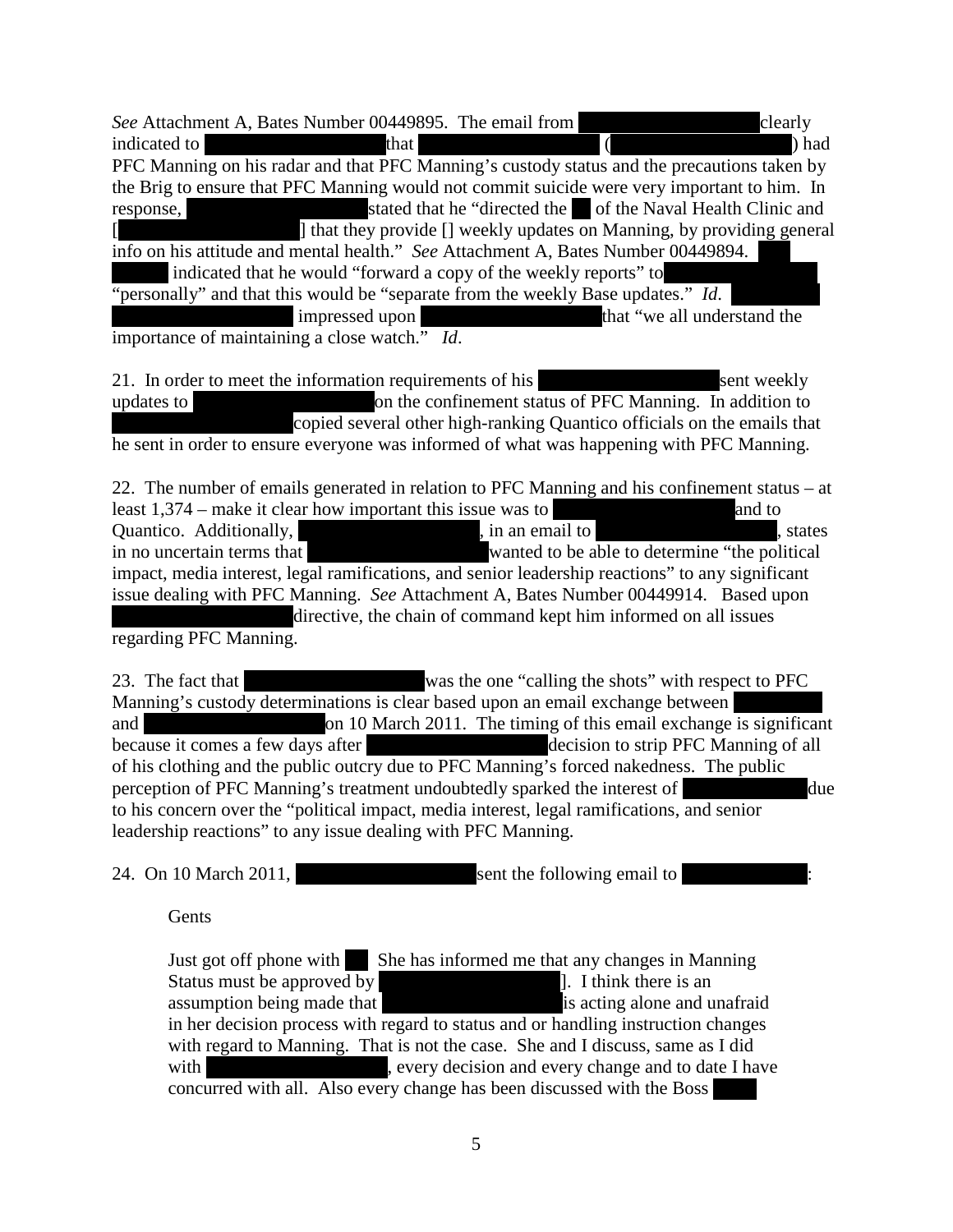1. Not sure how much more involved we can be. Understand where guidance is coming from and we will do as directed. However I respectfully make the following requests 1) We adhere to the chain of command.  $\ddot{\hspace{1cm}}$  will conact [sic] me and I will contact \*\*\*\*\*\*\*\*\*\*. 2) Based on conditions etc we, \*\*\*\*\*\*Redacted\*\*\*\*\*\*will make a recommendation/request to implement the change. Should there be non concurrence and different guidance given we would like to have it in writing in order to annotate in the file. We can set up whatever paperwork is required. We are on board just want to ensure the files are properly documented.

#### 25. In addition to  $\blacksquare$ \*\*\*\*\*\*Redacted\*\*\*\*\*\*, and his \*\*\*\*\*\*Redacted\*\*\*\*\*\*. \*\*\*\*\*\*Redacted\*\*\*\*\*\*was clearly troubled by the perception that  $\frac{1}{\sqrt{2\pi}}$  was making decisions regarding PFC Manning's custody status on her own. He was troubled by this perception because he knew that this was not the case. The decisions being made by \*\*\*\*\*\*Redacted\*\*\*\*\*\*and her predecessor \*\*\*\*\*\*Redacted\*\*\*\*\*\*were being made with his input and guidance. \*\*\*Redacted\*\*\*reviewed "every decision and every change" regarding PFC Manning. Based upon his level of involvement, \*\*\*\*\*\*Redacted\*\*\*\*\*\*accurately stated to \*\*\*\*\*\*Redacted\*\*\*\*\*\* "not sure how much more involved we can be." *See* Attachment A, Bates Number 00449915.

26. After voicing his frustration with the appearance that  $\frac{1}{100}$  was "acting" alone and unafraid" in her decisions, \*\*\*\*\*\*Redacted\*\*\*\*\*\*stated that he understood "where guidance is coming from and will do as directed." *Id*. \*\*\*\*\*\*Redacted\*\*\*\*\*\*resignation to follow the directives of those above him is not surprising. The adherence to the chain of command is something stressed into a soldier from day one. Despite his adherence to the chain of command, \*\*\*\*\*\*Redacted\*\*\*\*\*\*requested written documentation of any non-concurrence or different guidance from  $\blacksquare$ have some documentation for his files in the event that questions were ever raised regarding how PFC Manning was being held at the Brig.

|  | 27. In response to |  | email. |  | stated the following: |
|--|--------------------|--|--------|--|-----------------------|
|--|--------------------|--|--------|--|-----------------------|

# $\overline{\phantom{a}}$ ,

What you have listed below is on target. The instructions given to me were best passed on personally to \*\*\*\*\*\*\*\*\*\*\*\*\*\*\*, based upon the last two lengthy meetings with the  $\blacksquare$ . I don't prefer this approach and would rather go through you, but your TAD trip and absence creates this situation. Much is lost in email missives.

I just got off the phone with \*\*\*\*\*\*Redacted\*\*\*\*\*\*and let her know about your email and the \*\*\*\* intent. I know how things go and what you have done in the past in terms of notifying me, I only ask/reconfirm that any decisions to change handling instructions or assignment status is briefed first, before executed.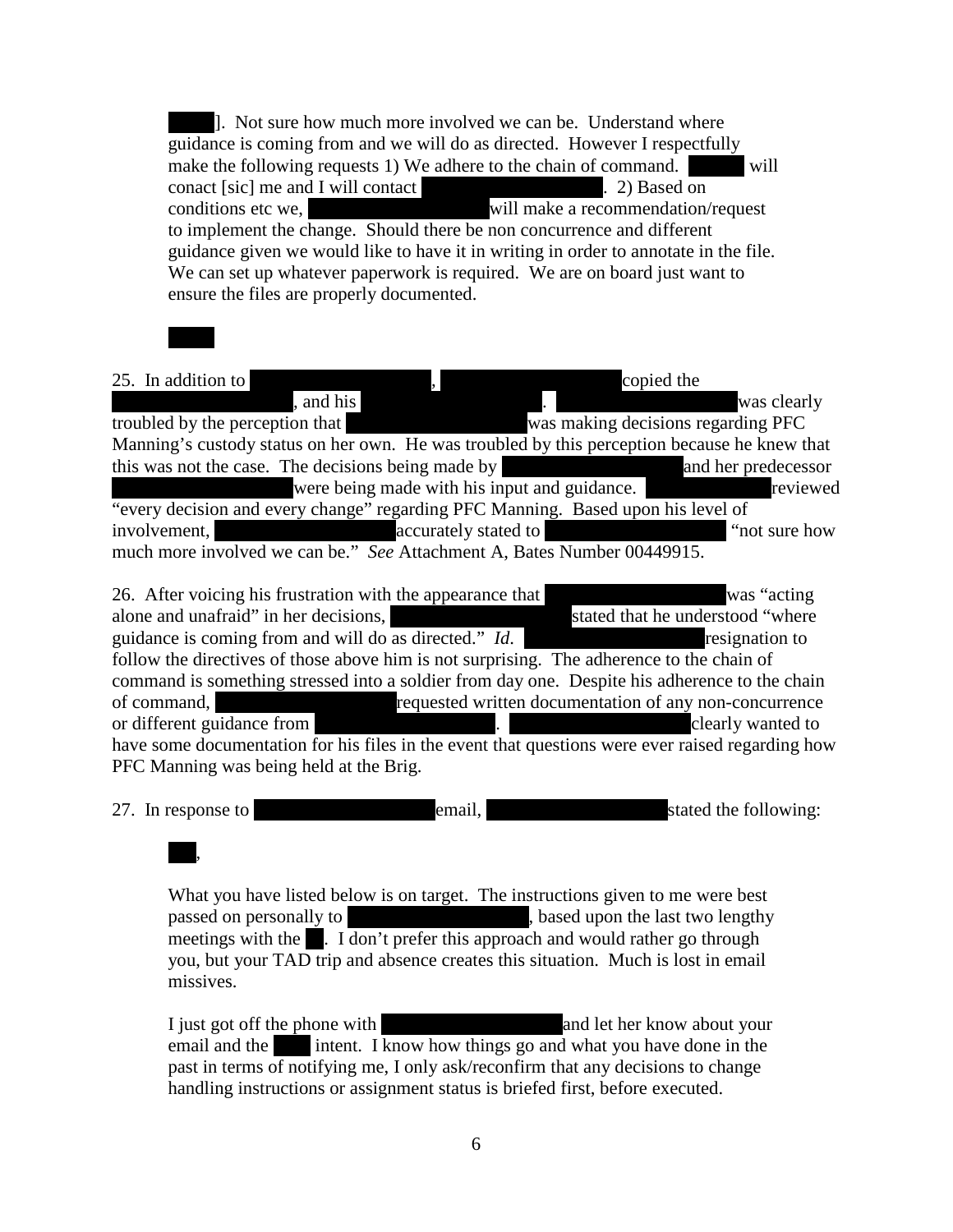Actions required to save life and/or protect from injury are not included in this for obvious reasons.

You and I supporting/concurring with the \*\*\*\*\*\*\*\*\*\*decisions that change handling instructions or assignment status, without passing that info to \*\* for consideration, is no longer acceptable. We/you are not going to get anything in writing from  $\qquad$  if he rejects/modifies a recommendation. Memo's for the record can be discussed more between you and I, in an effort to address your concerns about proper documentation/file keeping.

Summary - #1 - yes adhere to the chain of command, and hopefully you understand why that didn't happen right now. #2 Yes - recommendations forwarded to me for discussion and concurrence and then recommendation forwarded to \*\*\*\*\*\*Redacted\*\*\*\*\*\*before implementation. I will not blindly forward a recommendation to the \*\*\*\*\*\*\*\*\*\*\*\*\*\*\*\*\*\*\*\*\*\*\*\*, instead I'll discuss it with you so you will know

exactly what I forward. #3 Non-concurrence in writing - we need to discuss and determine the best way to document decision/final actions for the record. wants to be able to determine political impact, media interest, legal ramifications, and senior leadership reactions, and can't do so without him being in the loop upfront.

 $SF, |$ 

PS- When do you get back?

*See* Attachment A, Bates Number 00449914 through 00449915.

| 28.                       | response to                                                                               | reveals who the true puppet-        |
|---------------------------|-------------------------------------------------------------------------------------------|-------------------------------------|
|                           | master was in PFC Manning's custody status. He informs                                    | that he had                         |
| two lengthy meetings with | <u> Andrew Maria (1986)</u>                                                               | about PFC Manning. Based upon those |
|                           | meetings, he received direction as to how things would be handled with any custody change |                                     |
| involving PFC Manning.    | then passed                                                                               | instructions                        |
| personally on to          |                                                                                           |                                     |

29. The instructions relayed by \*\*\*\*\*\*Redacted\*\*\*\*\*\*were simple: the days of making decisions without  $\blacksquare$  concurrence were over. Instead, the decision of \*\*\*\*\*\*Redacted\*\*\*\*\*\*and \*\*\*\*\*\*Redacted\*\*\*\*\*\*needed to be forwarded to \*\*\*\*\*\*\*\*\* for review. After discussing the decision and deciding on the best course of action, the proposal would be forwarded to \*\*\*\*\*\*Redacted\*\*\*\*\*\*for his final decision. Assuming \*\*\*\*\*\*\*\*\*\* concurred with the decision, then the proposed action could proceed. If did not concur with the decision, then the proposed action needed to change.

| 30. The "new" guidance from                           |                   | was not really all that new. Instead, it |    |
|-------------------------------------------------------|-------------------|------------------------------------------|----|
| simply reinforced the 9 August 2010 guidance given by |                   |                                          |    |
|                                                       | On 9 August 2010, | directed.                                | to |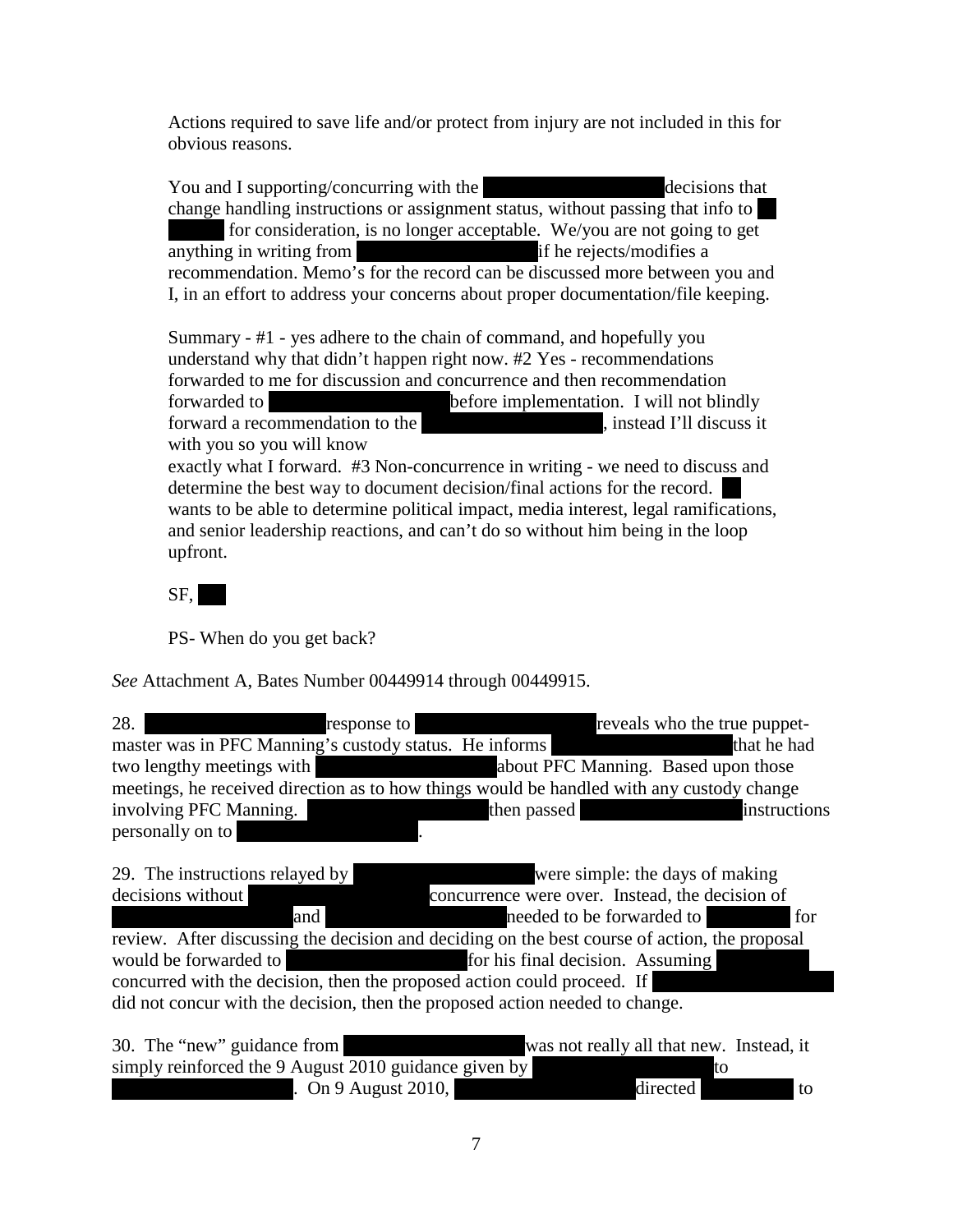ensure that it was "impressed upon all who come in contact with Pvt. Manning the absolute necessity of keeping a close watch on him." *See* Attachment A, Bates Number 00449895. Based upon this guidance, everyone in the chain of command understood that believed PFC Manning was a suicide risk and acted accordingly by keeping him in MAX and POI.

| , and later<br>31.<br>, obviously followed the guidance<br>Their decision to blindly adopt what was expected of<br>given to them by<br>them ensured they would not be blamed for anything that happened to PFC Manning. Due to<br>improper involvement, the entire process quickly broke down. Instead<br>of basing PFC Manning's confinement status upon the recommendations of mental health |
|------------------------------------------------------------------------------------------------------------------------------------------------------------------------------------------------------------------------------------------------------------------------------------------------------------------------------------------------------------------------------------------------|
| professionals and the daily reports of Brig officials, the C&A Board and the                                                                                                                                                                                                                                                                                                                   |
| chose to select the path of least resistance. Their independent decision process was supplanted                                                                                                                                                                                                                                                                                                |
| by a twisted game of musical chairs played by<br>and<br>Everyone associated with the PFC Manning issue wanted to<br>ensure that if the music stopped (PFC Manning harmed himself), that they would have a chair to<br>sit down in. $1$                                                                                                                                                         |
| 32. It is axiomatic that when an O6 relays a directive from an O9 to a warrant officer, that                                                                                                                                                                                                                                                                                                   |
| warrant officer is going to follow the directive. In this instance, the directive not only affected<br>the entire process, it provided top cover to the so-called "decisions" of<br>to keep PFC Manning in MAX and POI status.<br>and                                                                                                                                                          |
| reviewed every decision and every change to PFC Manning's custody status with<br>. He then discussed these decisions with<br>and<br>who subsequently briefed them to<br>put it,<br>As                                                                                                                                                                                                          |
| "Not sure how much more involved we can be." See Attachment A, Bates Number 00449915.                                                                                                                                                                                                                                                                                                          |
| 33. The chain of command's involvement, and<br>opinion that PFC                                                                                                                                                                                                                                                                                                                                |
| Manning was a suicide risk, tainted the entire process. The improper influence of                                                                                                                                                                                                                                                                                                              |
| , had the practical effect of ensuring that<br>and<br>nothing would change with PFC Manning's custody status. Undoubtedly,                                                                                                                                                                                                                                                                     |
| and the Brig enlisted staff understood what they needed to do. They                                                                                                                                                                                                                                                                                                                            |
| needed to toe the line. These individuals toed the line when they made their recommendations to                                                                                                                                                                                                                                                                                                |
| keep PFC Manning in MAX and POI in spite of the recommendations of mental health                                                                                                                                                                                                                                                                                                               |
| professionals and the documented daily good behavior of PFC Manning.                                                                                                                                                                                                                                                                                                                           |

34. Even if someone at the Brig did not like the process or how PFC Manning was being held in MAX and POI, what hope could such an individual have of changing anything if they placed

<span id="page-7-0"></span><sup>&</sup>lt;sup>1</sup> Musical chairs is a game played by a group of people (usually children), often in an informal setting purely for entertainment such as a birthday party. The game starts with any number of players and a number of chairs one fewer than the number of players; the chairs are arranged in a circle facing outward, with the people standing in a circle just outside of that. A non-playing individual plays recorded music. While the music is playing, the players in the circle walk in unison around the chairs. When the music player suddenly stops the music, everyone must race to sit down in one of the chairs. The player who is left without a chair is eliminated from the game, and one chair is also removed to ensure that there will always be one fewer chair than there are players. *See* Wikipedia available at http://en.wikipedia.org/wiki/Musical\_chairs, last visited on 23 August 2012.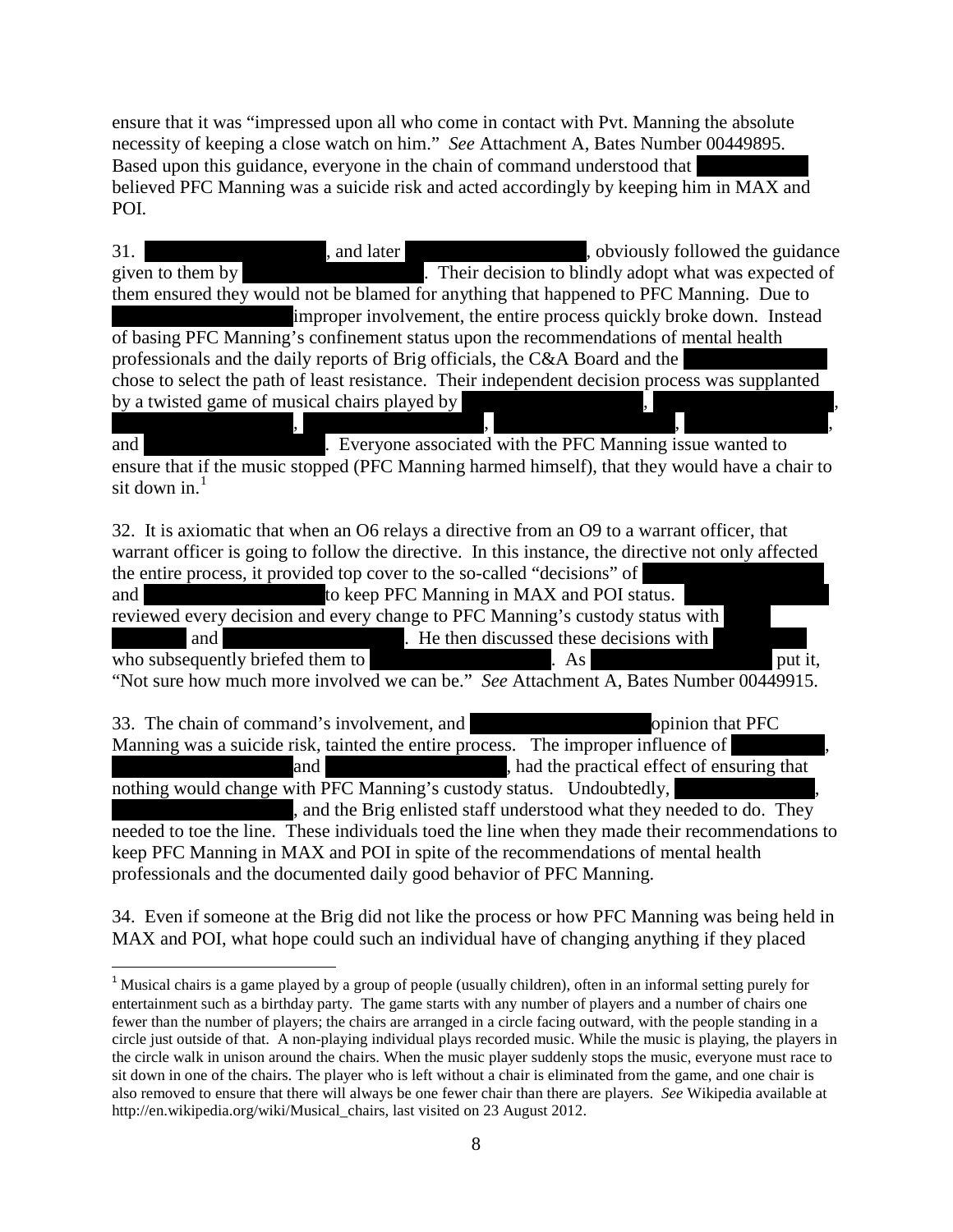themselves in contradiction to the directives being given by  $\mathbb{R}^n$  Even , who clearly did not like the process, succumbed to the improper influence of

35. The fact that  $\qquad \qquad \text{conduct was improper is evidenced by his apparent}$ refusal to put anything in writing in the event that he did not concur with a custody status action intended by the Brig. As stated by  $\frac{1}{\sqrt{2\pi}}$  we "are not going to get anything in writing from  $\begin{bmatrix} 1 & 1 \end{bmatrix}$  [  $\begin{bmatrix} 2 & 1 \end{bmatrix}$  if he rejects/modifies a recommendation." *See* Attachment A, Bates Number 00449914. In the end, never had to put anything in writing. PFC Manning remained in MAX and POI so there was never a need to non-concur. This was not because PFC Manning needed to be in MAX and POI, but because that is what the chain of command wanted to happen. As a result, PFC Manning's custody status remained the same.

36. When complaints about PFC Manning's confinements surfaced in early 2011, Pentagon officials went to great pains to state that PFC Manning was being treated like every other detainee. \*\*\*\*\*\*Redacted\*\*\*\*\*\*even stated that he was assured the PFC Manning's confinement status was in compliance with all applicable rules and regulations. In view of the evidence that has come to light since that time, the contention by the Pentagon and the President is laughable. Senior ranking officials (to include and others) were

involved in the day-to-day minutia of issues involving PFC Manning. The Defense would hazard to guess that a three star general was not briefed virtually any time another detainee at the Quantico Brig went to the bathroom.

37. For example, on 30 November, \*\*\*\*\*\*Redacted\*\*\*\*\*\*sent an email to \*\*\*\*Redacted\*\*\*\* recounting a conversation with defense counsel about PFC Manning sleepwalking. stated:

I'm bringing this to your attention because the specifics of [the sleepwalking incident] was in the weekly report. The chain of this information went from guard to me, and from me to \*\*\*\*\*\*Redacted\*\*\*\*\*\*and yourself via the weekly report. To my understanding this report goes from yourself to our \*\*\*\*\*\*Redacted\*\*\*\*\*\*, then to \*\*\*\*\*\*Redacted\*\*\*\*\*\*who I assume briefs , for the reason of them being "in the know" for anything concerning Manning's confinement. It appears that information from this report is going in other directions, and I'm just not sure if that is planned or appropriate, and if it is not, who needs to know. This may all be by design above our heads, but I'm not comfortable sitting on this information and potentially leaving you or open to being blindsided. *See* Attachment A, Bates Number 00449942.

What is clear from this email is that every high ranking official at Quantico, to include needed to know everything about everything.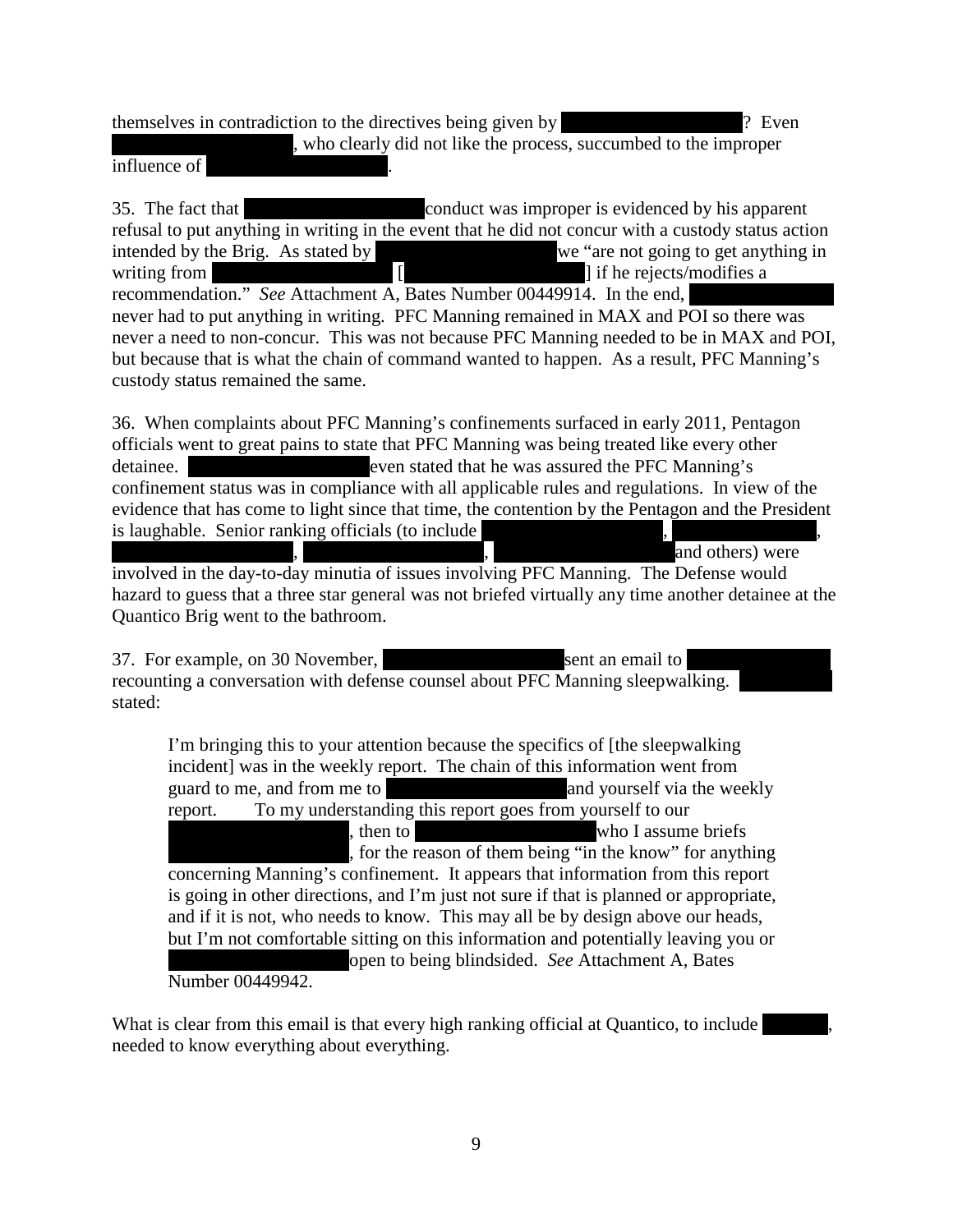38. Other instances of high-ranking officials getting overly involved in the minutia of PFC Manning's day-to-day confinement include the following:

- On 14 December 2010,  $\qquad \qquad$  asked  $\qquad \qquad$  the following, "Family came to visit this weekend also, was there any noted change [to PFC Manning's spirits] after their visit?" *See* Attachment A, Bates Number 00449908.
- On 21 January 2011, high-level Brig officers coordinated the Brig's response to an upcoming visit of two weekend visitors. This included a specially-drafted script that would be required to be read to the visitors upon their arrival. *Id*. at 00449878.
- On a Sunday afternoon (23 January 2011), was notified that "Coombs (Manning's lawyer) had called the Brig directly, in order to inform Manning of issues … at the gate. That is an unauthorized communication …" *Id*. at 00449933.
- That same Sunday afternoon, was involved in email dialogue with \*\*\*\*\*\*Redacted\*\*\*\*\*\*and \*\*\*\*\*\*Redacted\*\*\*\*\*\*, among others, about the denial of PFC Manning's visitors. \*\*\*\*\*\*Redacted\*\*\*\*\*\*asked "Did we offer to call them a cab?" when told that the visitor's car had been towed. *Id.* Also copied on this series of emails was  $\frac{2}{\pi}$  $\frac{2}{\pi}$  $\frac{2}{\pi}$  (along with at six other high-ranking officers).
- On 16 March 2011,  $\blacksquare$  informed that PFC Manning had removed two visitors from his list. *Id*. at 00449857.
- On 23 March 2011,  $\blacksquare$  informed  $\blacksquare$  and seven other high ranking officers that "Manning talks as to why he made changes to his visitation list. Most removals were due to those individuals not visiting. He further states that some were removed due to the relationship deteriorating (my words)." *Id*. at 00449874.
- On 1 April 2011, \*\*\*\*\*\*Redacted\*\*\*\*\*\*forwarded a message from \*\*\*\*Redacted\*\*\*\* explaining that week's decision to retain PFC Manning in MAX and POI to and  $Id.$  at 00449885.

39. In addition to \*\*\*\*\*\*Redacted\*\*\*\*\*\*being briefed regularly about PFC Manning's confinement status, \*\*\*\*\*\*Redacted\*\*\*\*\*\*and \*\*\*\*\*\*Redacted\*\*\*\*\*\*were briefed weekly. These briefings also included minutia of PFC Manning's confinement that would not ordinarily see the eyes of senior commanding officers. For instance, \*\*\*\*\*\*Redacted\*\*\*\*\*\*notes in one of her reports that "\*\*\*\*\*\*Redacted\*\*\*\*\*\*is securing book for detainee to read (interested in science fiction)." *See* Attachment A, Bates Number 00449846. This is like the President of the United States being briefed on what color an intern's shoes are on a particular day. Clearly, this is not normal detainee reporting.

40. The Brig enlisted marines who sat on PFC Manning's C&A Board week-after-week, monthafter-month, were all aware of \*\*\*\*\*\*Redacted\*\*\*\*\*\*involvement in the case. As indicated above,  $\frac{1}{\text{(who repeatedly sat on PFC Manning's Board) stated:}}$ 

<span id="page-9-0"></span>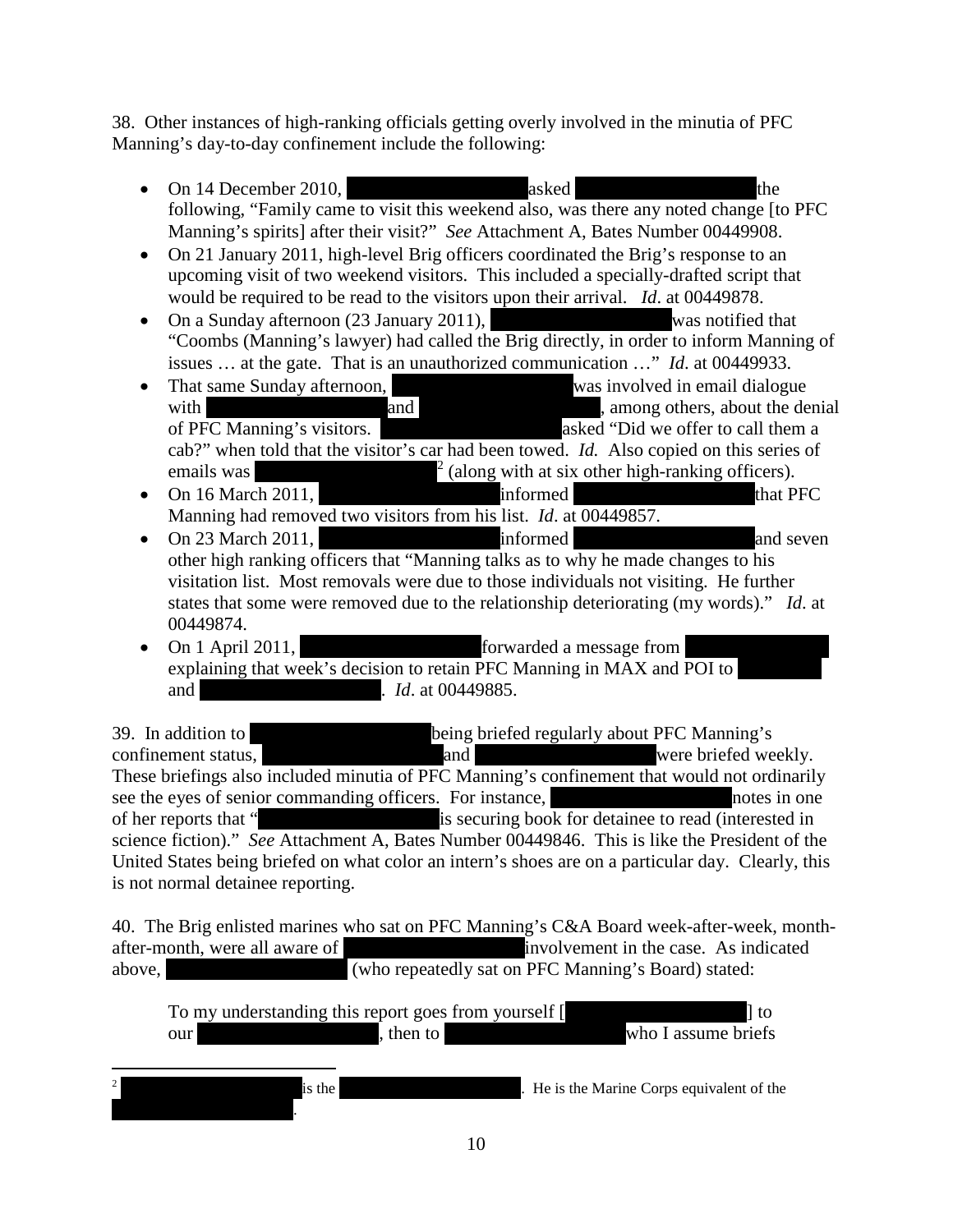, for the reason of them being "in the know" for anything concerning Manning's confinement. *See* Attachment A, Bates Number 00449942.

Given that all three enlisted who sat on PFC Manning's Board knew that was watching the case closely, there was no incentive to ever recommend anything other than the *status quo* (MAX and POI) – which all the enlisted knew was acceptable to Any other recommendation might put their career in danger.

41. \*\*\*\*\*\*Redacted\*\*\*\*\*\*will testify that he specifically spoke to the enlisted who sat on PFC Manning's C&A Board and advised them that they should not feel pressure to vote a certain way because of \*\*\*\*\*\*\*\*\*\*\*\*. This is a damning admission. Why is there the need to consult with enlisted marines sitting on PFC Manning's C&A Board unless such individuals were actually being influenced in their determinations by  $\blacksquare$  (implicit or explicit) directive? Even after  $\blacksquare$   $\blacksquare$   $\blacksquare$  apparently spoke with them, these enlisted marines unanimously and consistently recommended that PFC Manning would remain in MAX and POI.

42. The message from above to those who sat on PFC Manning's C&A Board was clear – you will be safe so long as you continue to recommend that PFC Manning be retained in MAX and POI. Knowing that this was the acceptable classification status for both their immediate supervisors as well as \*\*\*\*\*\*Redacted\*\*\*\*\*\*meant that those who sat on the C&A Board could not go wrong in continuing to recommend MAX and POI.

43. Not only did the enlisted who sat on the C&A Board know about "preferences" with respect to the classification status, they also knew that their superiors had disdain for the doctors at the Brig (discussed in detail below). For instance, is copied on an email from \*\*\*\*\*\*Redacted\*\*\*\*\*\*where \*\*\*\*\*\*Redacted\*\*\*\*\*\*states that he has "concern with the mental evaluation Det. Manning is currently receiving." *See* Attachment A, Bates Number 00449812. Again, the message could not be more clear. When your boss telegraphs to you that he does not have confidence in a medical opinion, it only makes sense that you too discount that medical opinion.

44. Given the guidance and directives by  $\mathbf{\hat{R}}$ , it is not surprising that everyone involved in the process would adopt his view. It was clear to anyone that the benefit of doing the right thing and recommending removing PFC Manning from MAX and POI was far outweighed by the amount of scrutiny they would receive from Additionally, no one in the process was willing to risk their careers if it turned out that the mental health professionals were wrong about removing PFC Manning from POI.

45. In January of 2011, suggested that if Quantico had nothing to hide, it shouldn't have a problem with an independent investigation into the conditions of PFC Manning's confinement:

One of the complaints in the press that's getting a lot of play is PFC Manning's MAX custody status. I thought that just like a competent doctor who has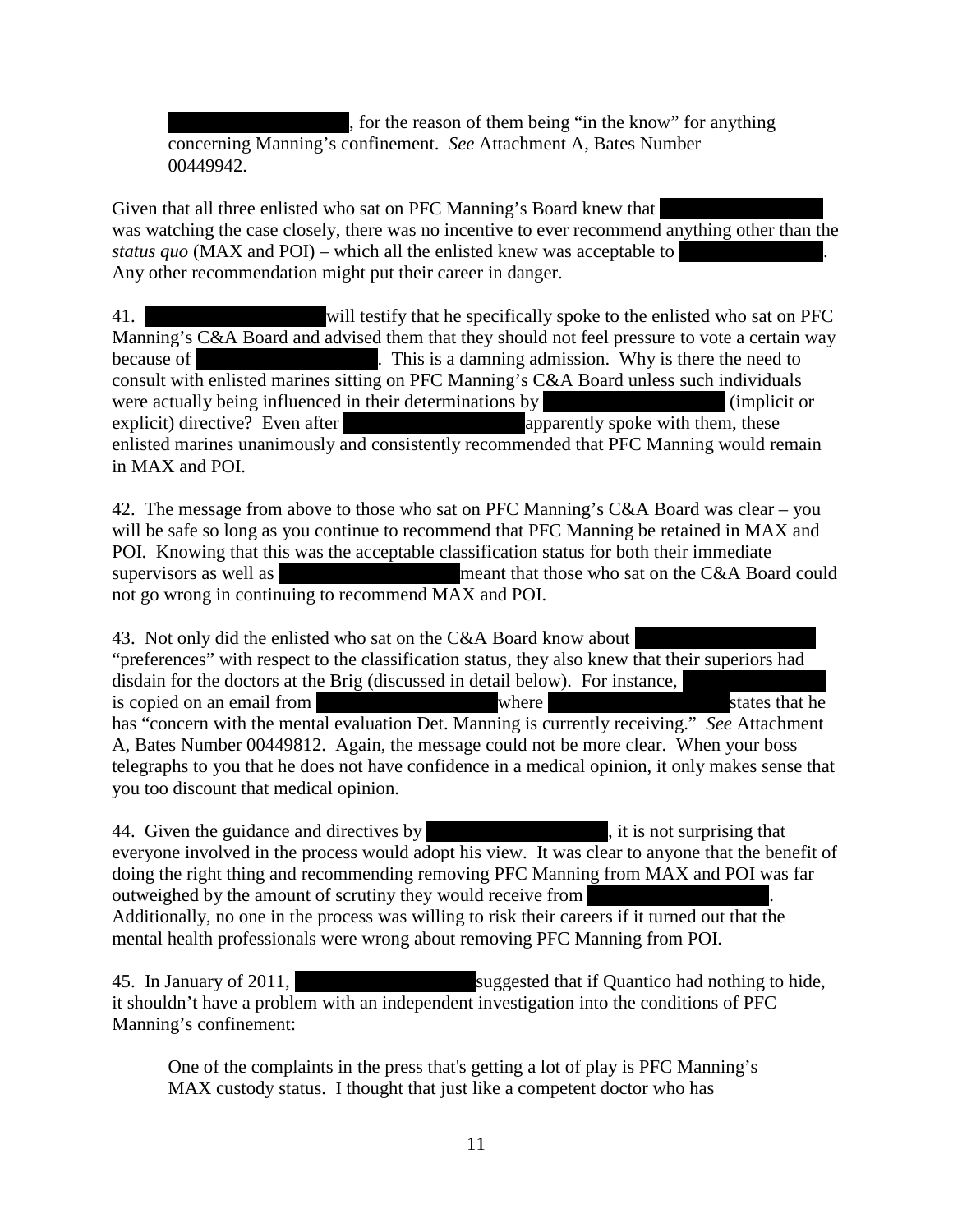confidence in his own work would recommend that a patient get a second opinion before a major surgery/treatment that having Army Corrections take a second look at the custody classification of Manning would verify that Quantico brig got it right.

*See* Attachment A, Bates Number 00449937. Not surprisingly,  $\frac{d}{dt}$  did not agree. He stated that because the "\*\*\*\*\*\*Redacted\*\*\*\*\*\*and the \*\*\*\*\*\*Redacted\*\*\*\*\*\*are satisfied with the package they have been provided, with regard to Manning, we longer feel that a visit/independent assessment from \*\*\*\*\*\*Redacted\*\*\*\*\*\*will provide any value." *See* Attachment A, Bates Number 00449937. Accordingly, "we request that the visit be cancelled." *See* Attachment A, Bates Number 00449937. If Quantico officials truly had nothing to hide, there should not have been a problem with an objective and independent investigation.<sup>[3](#page-11-0)</sup>

## **B. Quantico Officials Were Simply Worried About Bad Publicity**

46. It is clear that the Brig was risk averse to the point of absurdity. If they could have put PFC Manning in a straight-jacket for nine months without calling undue attention to themselves, they would have. The reason for this was not to protect PFC Manning from harming himself, but to avoid any bad publicity that might arise from another suicide at the Brig. Protecting one's institution from embarrassment is not a legitimate non-punitive objective that can justify the imposition of unduly onerous confinement conditions.

47. \*\*\*\*\*\*Redacted\*\*\*\*\*\*indicated from the outset that he wanted PFC Manning to be monitored very closely. *See* Attachment A, Bates Number 00449895. Based upon what he had read in the New York Times, \*\*\*\*\*\*Redacted\*\*\*\*\*\*was worried that PFC Manning may take his own life. *Id*. \*\*\*\*\*\*Redacted\*\*\*\*\*\*directed \*\*\*\*\*\*Redacted\*\*\*\*\*\*to ensure that he "impressed upon all who come in contact with Pvt. Manning the absolute necessity of keeping a close watch on him." *Id*.

48. \*\*\*\*\*\*Redacted\*\*\*\*\*\*directive to "keep a close watch" on PFC Manning resulted in everyone involved in the process to scrutinize and overreact to even the most benign behavior by PFC Manning. At first blush, \*\*\*\*\*\*Redacted\*\*\*\*\*\*directive could be mistaken as altruistic. It is only when one considers the main factors that \*\*\*\*\*\*Redacted\*\*\*\*\*\*was concerned about ("the political impact, media interest, legal ramifications, and senior leadership reactions") that it becomes clear the goal was not altruistic. *See* Attachment A, Bates Number 00449914.

49. Ultimately,  $\frac{1}{2}$  was less concerned about what might happen to PFC Manning then he was with how it would reflect on Quantico and his chain of command if PFC Manning committed suicide. His concern over embarrassment was adopted by the entire chain

 $\overline{\phantom{a}}$ 

<span id="page-11-0"></span> $3$  Note that the investigation appointed by  $\frac{3}{2}$  in response to PFC Manning's Article 138 Complaint was far from independent. First, \*\*\*\*\*\*Redacted\*\*\*\*\*\*was complicit in the conduct that resulted in PFC Manning being retained in MAX and POI and second, the individual that appointed, \*\*\*\*\*\*Redacted\*\*\*\*\*\*, was frequently included on the email exchanges by the chain of command concerning PFC Manning. As such, he was also clearly influenced by  $\blacksquare$  and others.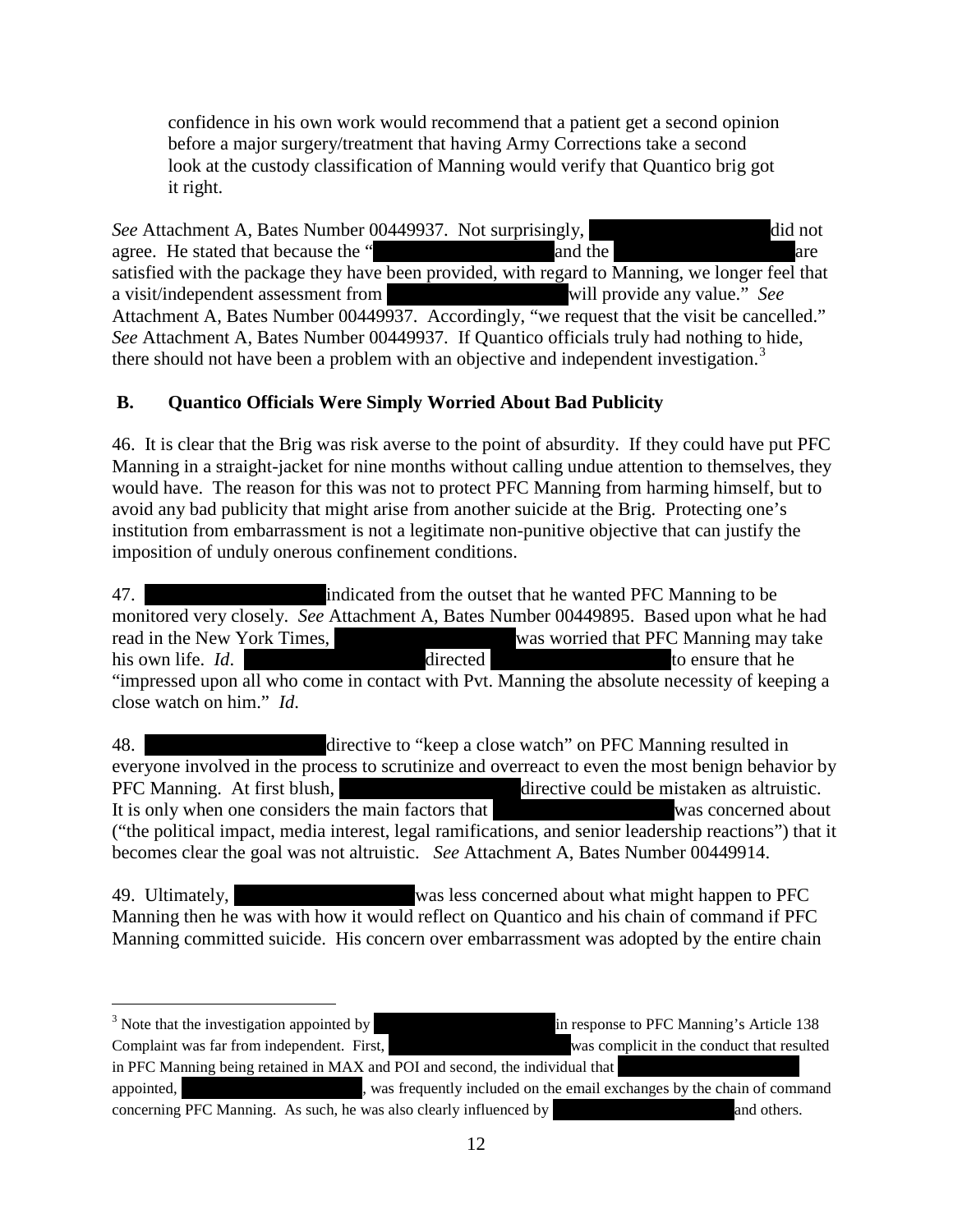of command. There are numerous examples of Quantico being worried about the high-visibility of this case, and the potential for embarrassment:

- On 9 August 2010,  $\bullet$  wrote to  $\bullet$  that reports solid line of communication between medical and security staff, however has noted that the \*\*\*\*\*\*\*\*\*\*\*\*\* of the Brig has displayed significant concern and is anxious about high level of visibility and risk." *See* Attachment A, Bates Number 00449876.
- On 14 January 2011, the \*\*\*\*\*\*\*\*\*\*\*\*\*\*\*\*\*\*\*\*\*, expressed concern over embarrassment and blame should something happen to PFC Manning. \*\*\*\*\*\*Redacted\*\*\*\*\*\*emailed \*\*\*\*\*\*Redacted\*\*\*\*\*\*, \*\*\*\*\*\*Redacted\*\*\*\*\* and  $*$  to inform them of a conversation that he had with the "Manning SJA personnel" (this refers to the trial counsel in this case). stated: "I made it clear to them [Army Trial Counsel] again that we have the day to day responsibility for Manning and if they are unhappy with Manning current status, then someone in the Army needs to take custody of him or relive us of the responsibility of his welfare… I reiterated our concern that if something goes wrong, there is not a single Army person that would be held responsible or found to be accountable as long as he stays with us." *See* Attachment A, Bates Number 00449939-40.
- On 23 January 2011, the was apprised of a situation on a Sunday afternoon where PFC Manning's visitors were denied entrance at the gates of Quantico.  $\blacksquare$  wrote "Will take it [the situational report] as soon as you can send. Want to get to PAO and  $*$  before **FIFC** Manning's visitor] has an opportunity to put a negative spin on it." *See*  Attachment A, Bates Number 00449936.
- On 16 March 2011, Sent the following email to

Good Afternoon Sir, \*\*\*\*\*\*Redacted\*\*\*\*\*\*just informed me that detainee Manning removed his father and \*\*\*\*\*\*Redacted\*\*\*\*\*\*from his list of authorized visitors. We are going to have him fill out a new visitation list and a DD from 510 requesting the action. We have to be ready for negative media coverage on this because if  $\qquad \qquad$  does not know he is no longer on the list and he is turned away this weekend, it will be on the blogs very quickly. Our Duty Brig Supervisors fills out paperwork whenever someone is turned away to properly document what occurred. This weekend also coincides with the planned protest and it may be a setup because for all protests or other contingencies, the MP's call back to the Brig to verify who is on the inmates' visitation lists. Once he hears that he is not on it, I am sure it will be a dramatic event and will appear as though we have "stopped his visits for no good reason."

*See* Attachment A, Bates Number 00449857.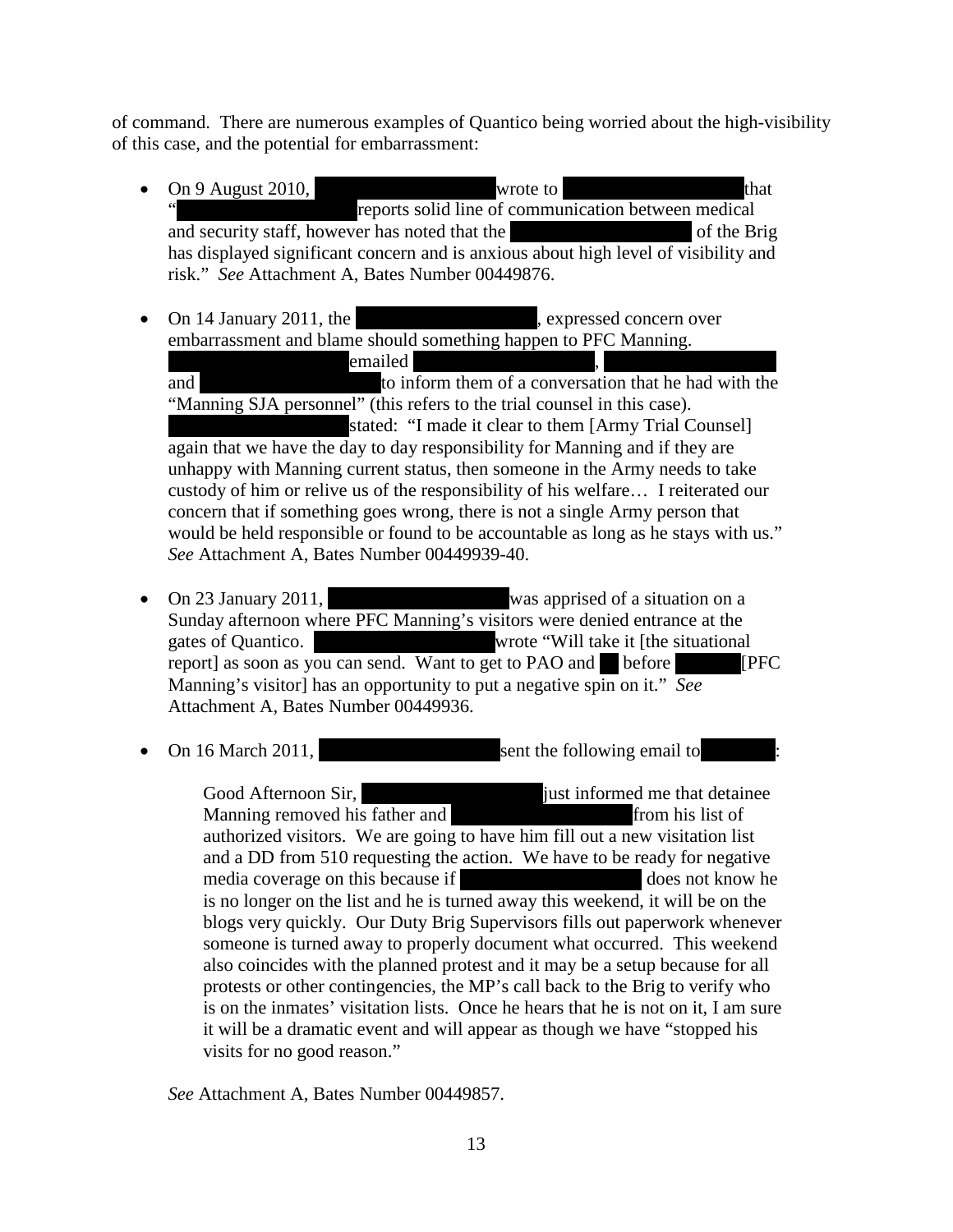• On 10 March 2010, a Judge Advocate reached out to the Quantico Brig on behalf of \*\*\*\*\*\*Redacted\*\*\*\*\*\*and the \*\*\*\*\*\*Redacted\*\*\*\*\*\*regarding how long PFC Manning was sleeping naked before he got his smock. *See* Attachment A, Bates Number 00449859.

50. What is truly ironic is that there would not need to be a concern for embarrassment and media attention if the Quantico Brig had simply treated PFC Manning properly in the first place. The proof of this fact is that no similar media or embarrassment concerns have been expressed by Joint Regional Correctional Facility (JRCF) at Fort Leavenworth after PFC Manning was placed in Medium Custody.

#### **C. Quantico Officials Had Disdain for Brig Psychiatrists and Thought Fit Themselves to Play Doctor**

51. In the Defense's Article 13 motion, the Defense chronicled the repeated recommendations of Brig psychiatrists to remove PFC Manning from POI status – recommendations that were ignored for 9 months by Quantico officials. The Defense also detailed examples of Quantico officials "playing doctor" by making what were medical annotations on the C&A forms that were not supported by the *actual* medical evaluations. The Defense argued that the doctors' weekly opinions on PFC Manning's POI status were a pretense. The C&A board was a façade used by the Quantico Brig to provide the appearance that PFC Manning was accorded due process in his classification reviews.

52. The Defense now has additional evidence to support its claim that PFC Manning's was not afforded due process in his classification reviews. The 84 emails received from the Government demonstrate that senior Quantico officials were operating under guidance from These same officials also had an extreme disdain for the doctors' opinions at the Quantico Brig and thought themselves better positioned to make clinical determinations than actual medical doctors. Right from the very beginning, Quantico officials chose to ignore medical determinations in an effort to avoid even the remotest possibility of being embarrassed. The concerns of the Quantico officials were not legitimate non-punitive bases in order to keep PFC Manning in MAX and POI.

53. On 9 August 2010, \*\*\*\*\*\*\*\*\*\*\*\*\*\*\*\*, the \*\*\*\*\*\*\*\*\*\*\*\*, sent an email to briefing him on PFC Manning's visit from Behavioral Health. *See* Attachment A, Bates Number 00449848. She noted that the recommendation from Behavioral Health was to move from suicide prevention to prevention of injury as a prescribed posture for medical and security to follow. *Id.* \*\*\*\*\*\*Redacted\*\*\*\*\*\*responded that despite the recommendation of the medical health providers, "the \*\*\*\*\*\*\*\*\*\*\*\*\* preference is to hold off for a couple of days on making the change." *Id.* , in turn, forwarded the correspondence to \*\*\*\*\*\*Redacted\*\*\*\*\*\*for his review. *See* Attachment A, Bates Number 00449918. \*\*\*\*\*\*Redacted\*\*\*\*\*\*asked, "with the status being changed by the medical authority what is the logic for continuing other than the \*\*\*\* preference?" replied in turn: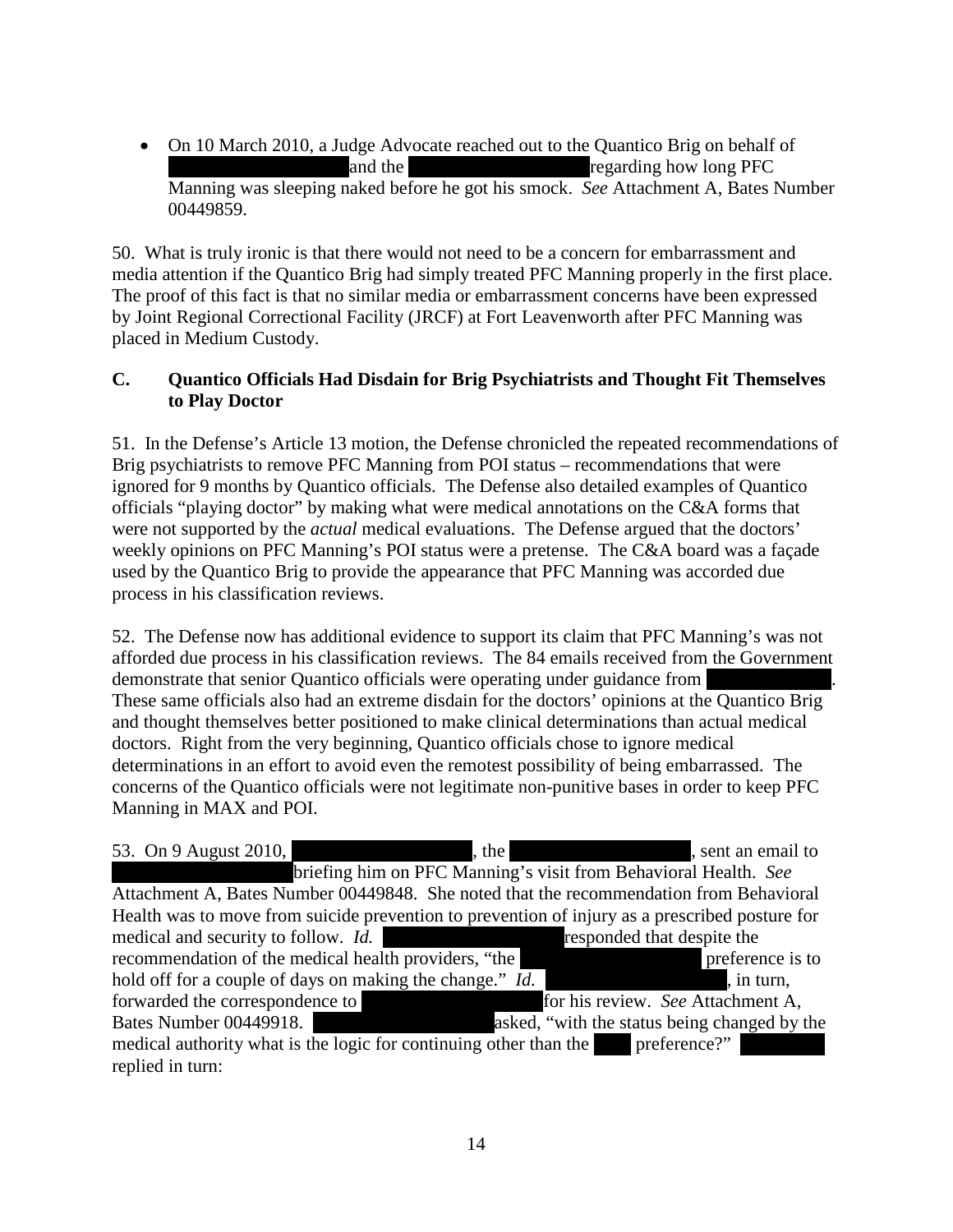Final determination of the conditions mentioned above was made by the , he felt that it was necessary to continue the observation period under a suicide risk status for a couple more days, and the mental health physician agreed that Weds [Wednesday] was appropriate to change the status to Prevention of Injury, given all the circumstances surrounding Manning's transfer to our Brig. PFC Manning was a suicide risk when we received him and the Army's mental health physicians provided us sufficient medical documentation / recommendations that were sent ahead of Manning before his arrival. The has no documentation from Army Corrections/Confinement officials, we basically received Manning cold, thus the reason why taking a more cautious approach. He desires to have a little more time to observe Manning, and to build up some rapport with him. *Id.*

54. In reality, "the mental health physician" did *not* agree that Wednesday was appropriate to change the status to Prevention of Injury. Wrote in an email to that he was "not happy" about this decision:

Skipper-I just spoke to \*\*\*\*\*\*\*\*\*\*\*\*\*\*\*\*\*\*\*\*\* [sic] about the detainee. They have the necessary paperwork from me and the OIC received it yesterday. Per GySGT, the  $\blacksquare$  elected to continue suicide precautions, not from a suicide risk standpoint, but for security reasons. I do wish they would at least let him have his clothes back (I recommended no shoelaces or belts for example). I'm not real happy about this. However, my experience with the Brig has been that they stick to their guns. I'd appreciate your thoughts. *See* Attachment A, Bates Number 00449848.

55. Thus, it is clear that right from the beginning of PFC Manning's time at Quantico,

was going to do what he was going to do – despite any medical opinion to the contrary. In an email from  $\blacksquare$  to  $\blacksquare$  to  $\blacksquare$ stated that "although I understand" recommendation to down grade detainee Manning [sic] status to Prevention of Injury (POI), it is my professional opinion that this would not be a good idea at this time." *See* Attachment A, Bates Number 00449824. As discussed in the Article 13 motion, the Secretary of Navy Instruction (SECNAVINST) requires a medical health provider's concurrence in order to retain a detainee in suicide risk. Here, in retaining PFC Manning in Suicide Risk (SR) contrary to a doctor's determination, \*\*\*\*\*\*Redacted\*\*\*\*\*\*acted contrary to Navy regulation.

| 56.<br>disdain for                                             | and his medical opinions is |  |
|----------------------------------------------------------------|-----------------------------|--|
| readily apparent in a 23 November 2010 email to $\blacksquare$ | (copying)                   |  |
| and                                                            |                             |  |

Per my last email,

I request that we keep close hold until we can discuss in a meeting. I've had the opportunity to review all of \*\*\*\*\*\*Redacted\*\*\*\*\*\*evaluations of Det. Manning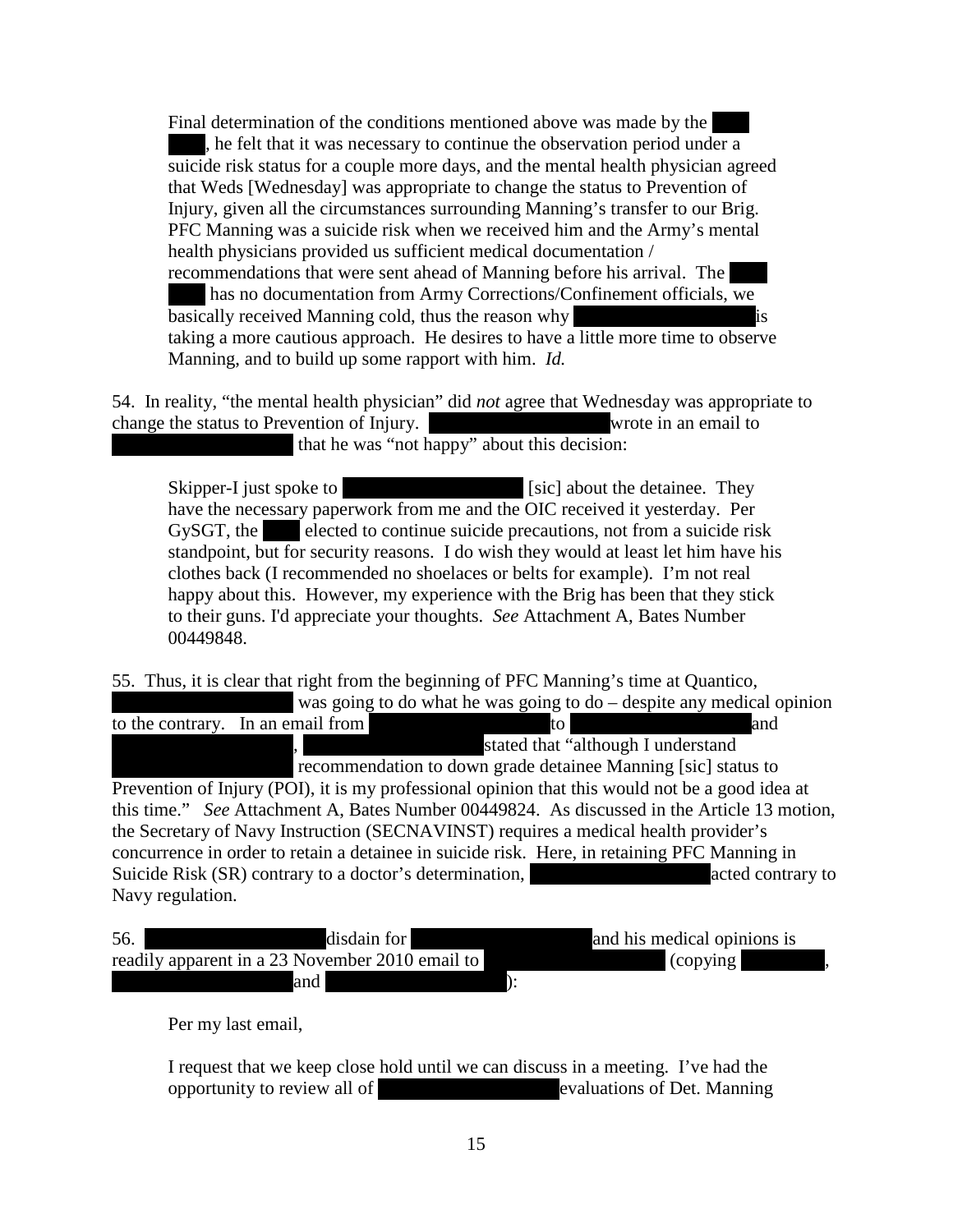since confinement. His evaluations are not consistent and appears to be on both sides of the water to cover his six in the case of ...

Attached are all of the SR/POI reviews written by  $\blacksquare$  They are in chronological order from oldest to newest. If you look at his comments and the boxes that are checked, they show great contradiction at times.

If you look at the boxes that are checked from week to week, they go back and forth randomly. These are serious trends that causes a Red Flag in my profession. I am unwilling to make any recommendation in reducing his custody or status.

At this time, SND will remain in his present status of Prevention of Injury.

I request a meeting to discuss recommendations and the way ahead with the as I am now concern [sic] with the mental evaluation Det. Manning is currently receiving.

NOTE: will be deploying in approximately one month.

*See* Attachment A, Bates Number 00449812.

57. It is clear from this email that  $\qquad \qquad$  believed, for whatever reason, that was not competent to be making medical determinations in this case. He believed that  $\frac{1}{\sqrt{2\pi}}$  was simply trying to "cover his six"<sup>[4](#page-15-0)</sup> in making these determinations. It is unclear where this belief came from – nothing about the medical evaluations was inconsistent or evidenced "cover[ing] his six" in respect evaluations was inconsistent or evidenced of PFC Manning. If anything, it was the Brig that was "covering its six" in making unreasonable and unsupportable custody classifications in this case.

58. Moreover, \*\*\*\*\*\*Redacted\*\*\*\*\*\*disdain for \*\*\*\*\*\*Redacted\*\*\*\*\*\*meant that PFC Manning was never given a fair opportunity to actually be removed from POI. $5$  The Brig assigned a doctor that it had no confidence in to evaluate PFC Manning, and then discounted that opinion because it had no confidence in it. When \*\*\*\*\*\*Redacted\*\*\*\*\*\*repeatedly stated in his rebuttal to the Article 138 complaint that he considered all relevant factors, this was not true. One of those relevant factors – the medical recommendations – was discounted because did not trust  $\begin{array}{c} \hline \text{Hence} \\ \hline \text{Hence} \end{array}$ . The appropriate course of action in such a scenario is to replace  $\blacksquare$  The Quantico Brig should not have allowed to be the treating physician for PFC Manning, and then simply ignore his medical recommendations. As the Defense will demonstrate, below, however, no opinion of any medical provider – to include  $\frac{1}{\sqrt{2\pi}}$  successor – would ever be sufficient for Quantico officials who had already made up their minds on PFC Manning's custody status.

<span id="page-15-0"></span><sup>&</sup>lt;sup>4</sup> This phrase, "cover his six" is a colloquial phrase which means to protect oneself or to look after your own selfinterest in any given situation.

<span id="page-15-1"></span><sup>5</sup> \*\*\*\*\*\*Redacted\*\*\*\*\*\*will also testify that he did not have confidence in \*\*\*\*\*\*Redacted\*\*\*\*\*medical determinations.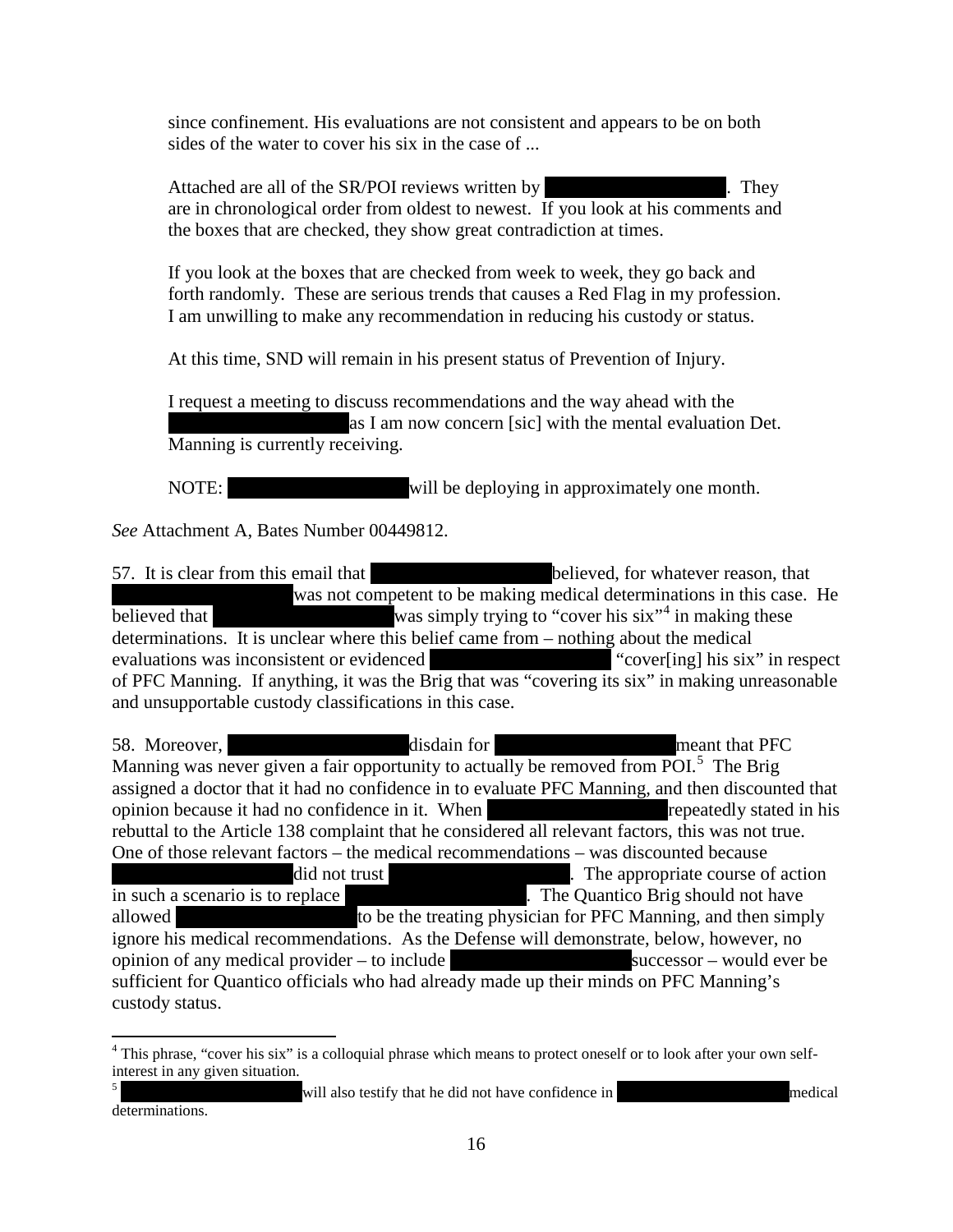59. Not only did Brig officials ignore actual medical recommendations, they themselves often decided to "play doctor." For example, on 23 February 2011,  $\qquad \qquad$  disagreed

with \*\*\*\*\*\*Redacted\*\*\*\*\*\*determination that PFC Manning should be removed from his medications.

Sir, after doing some more legwork I realized that Manning did not refuse his meds. When \*\*\*\*\*\*Redacted\*\*\*\*\*\*saw him Friday, they both agreed that he should be off \*\*\*\*\*\*Redacted\*\*\*\*\*\* (spelling) one of his anti-depressants, so that's why he said he did not want the meds. As per both  $\blacksquare$  and  $\blacksquare$  and  $\blacksquare$  were told about the change and somehow it wasn't adjusted on his chart. Additionally, is in the process of weaning him off the which I have a concern with. I spoke to today to find out the reason because if the limitations of confinement and the

uncertainty of his future are additional stressors I did not see why he would take him off the meds. His response to me was that since he has the extra supervision, he feels comfortable taking him off the meds. *See* Attachment A, Bates Number 00449867.

60. \*\*\*\*\*\*Redacted\*\*\*\*\*\*responded asking, "So he is saying that since he is on POI we can reduce his meds? Let's just make sure we are clear on what he is saying." *Id.* clarified that "no, [the doctor] is not saying that now because he is on POI and not SR, he is taking him off meds or reducing them. They just both decided in general that he does not need it." *Id.* **however, was not satisfied with**  $\mathbf{R}^*$ medical determination that PFC Manning no longer needed to be on a certain medication. She wrote to  $\mathbf{\mathbb{R}}$ 

I am looking at someone who is not an out-patient who is in the friggin Brig, so that alone will add to his stress/depression especially once the pace of the legal proceedings pick up. It will only get worse once the true weight of his legal situation/future hits him. *Id.*

61. Like \*\*\*\*\*\*Redacted\*\*\*\*\*\*, \*\*\*\*\*\*Redacted\*\*\*\*\*\*thought herself better positioned to make medical determinations for PFC Manning than the Brig doctor. Her "medical opinion" was that because PFC Manning was in a "friggin Brig" and faced serious charges, he should continue to be fed a daily regimen of

62. This was not the only time that \*\*\*\*\*\*Redacted\*\*\*\*\*\*put on her "\*\*\*\*\*Redacted\*\*\*\*\*" hat. On 17 March 2012, \*\*\*\*\*\*Redacted\*\*\*\*\*\*wrote to \*\*\*\*\*\*Redacted\*\*\*\*\*\* (and others):

Sir/Ma'am, I have been speaking to \*\*\*\*\*\*Redacted\*\*\*\*\*\*and \*\*\*\*\*\*\*\*\*\*\*\* extensively this morning and we were discussing Manning's suicide comments from his initial interview. See the attached. If we go by what he stated which is that he was not suicidal once he was put on meds, then we have to ask ourselves, how come he is not suicidal now that he is off meds? *See* Attachment A, Bates Number 00449855.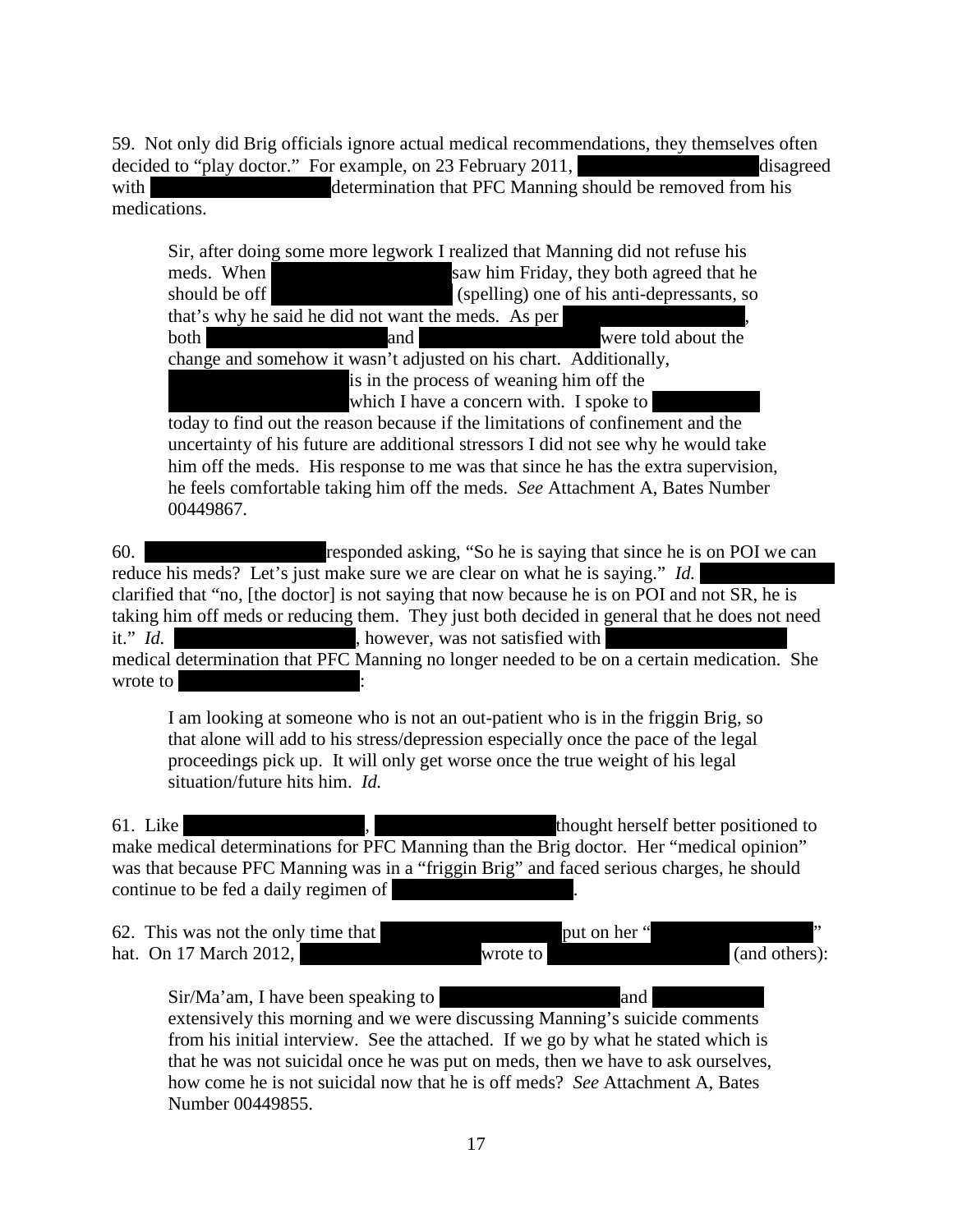Seriously, Dr. Quinn?<sup>[6](#page-17-0)</sup> elementary logic and continued second guessing of the doctors' decisions with respect to PFC Manning is astounding. The implication of her "logic" is that anyone who is ever suicidal must remain on medication for the rest of their life.

63. \*\*\*\*\*\*Redacted\*\*\*\*\*\*embarrassing lack of logic continues in the next sentence of her email, where she writes:

It goes back to what I have been saying; anyone who wants to kill themselves will not give signs or do a memo for everyone to see. *Id.*

Bingo! Consequently, when PFC Manning states – while smiling – that he could conceivably kill himself with the elastic band of his underwear, this does not telegraph that he is actually suicidal. That \*\*\*\*\*\*Redacted\*\*\*\*\*\*recognizes that detainees do not "do a memo for everyone to see" but nonetheless doesn't apply that knowledge to the situation at hand illustrates the absurdity of \*\*\*\*\*\*Redacted\*\*\*\*\*\*classification determination, not to mention the general atmosphere of absurdity at the Brig.

64. \*\*\*\*\*\*Redacted\*\*\*\*\*\*concludes her email by stating:

This is why I told  $\frac{1}{\pi}$  that I wanted him to see everything we have in his record book when he and I first sat down. He quickly told me that he was aware of everything regarding the suicide and what took place in Kuwait etc. *Id.*

Apparently,  $\qquad \qquad$  felt the need to remind  $\qquad \qquad$  how to be a doctor and was not impressed when he "quickly" told her that he was already "aware of everything regarding the suicide and what took place in Kuwait." *Id.* Rather than accept that the doctor had actually already considered events that happened almost 10 months prior, felt the need to re-hash this issue with

65. Not only were  $\qquad \qquad \text{and} \qquad \qquad \text{playing doctor, so too}$ was \*\*\*\*\*\*Redacted\*\*\*\*\*\*, the \*\*\*\*\*\*Redacted\*\*\*\*\*\*. After PFC Manning's joking comment about the elastic band of his underwear on 2 March 2011, Brig officials thought it necessary to get medical personnel involved. On 3 March 2011, wrote to  $\frac{1}{\pi}$  and asked, "How is he doing? When will the Dr arrive, or has he arrived?" *See* Attachment A, Bates Number 0049922-5. \*\*\*\*\*\*Redacted\*\*\*\*\*\*responded:

He is doing better. A little surly this morning but seem to have gotten back in his box. No joy with  $\mathbf{R}^*$  is scheduled for his normal visit tomorrow and but we want it today. We are talking with

<span id="page-17-0"></span> $6$  Dr. Quinn, Medicine Woman is an American post[-Civil War](http://en.wikipedia.org/wiki/American_Civil_War) [western](http://en.wikipedia.org/wiki/Western_(genre))[/drama series](http://en.wikipedia.org/wiki/Dramatic_programming) created by Beth Sullivan. Dr. Michaela "Mike" Quinn, played by \*\*\*\*\*\*\*\*\*\*\*\*\*\*\*\*\*\*, left Boston in search of adventure. She went to [Colorado Springs, Colorado](http://en.wikipedia.org/wiki/Colorado_Springs,_Colorado) where she establishes herself as physician/adviser. *See* Wikipedia available at http://en.wikipedia.org/wiki/Dr. Quinn, Medicine Woman, last visited on 23 August 2012.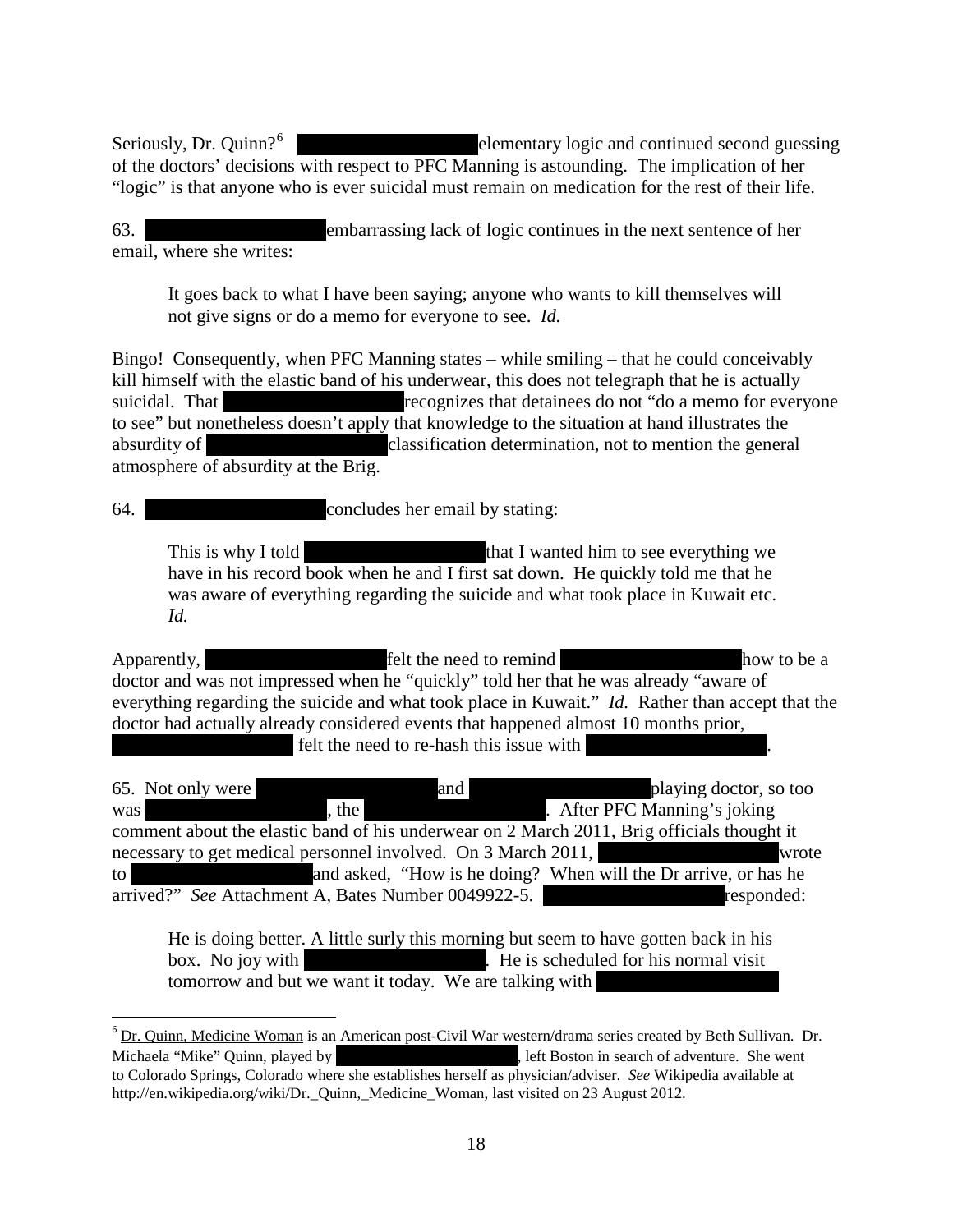|                 | to get this resolved. Also have a SR detainee and another POI that we want<br>will deal with those two but my issue is the<br>evaluated.<br>lack of responsiveness  actually just gaining contact with<br>tells me she tries to contact and just gets<br>and his team.<br>answering machines.<br>has all this information. I am sure<br>she will get us what we need. Id.                                                                                                                                                                                                                                                     |
|-----------------|-------------------------------------------------------------------------------------------------------------------------------------------------------------------------------------------------------------------------------------------------------------------------------------------------------------------------------------------------------------------------------------------------------------------------------------------------------------------------------------------------------------------------------------------------------------------------------------------------------------------------------|
| 66.             | then decided to get<br>, involved. He wrote:                                                                                                                                                                                                                                                                                                                                                                                                                                                                                                                                                                                  |
|                 | , FYI.                                                                                                                                                                                                                                                                                                                                                                                                                                                                                                                                                                                                                        |
|                 | Need to get a full-court press from our medical professionals to assist us in getting<br>down here ASAP!. Id.                                                                                                                                                                                                                                                                                                                                                                                                                                                                                                                 |
| 67.<br>informed | then sounded the alarm. He indicated that he "ha[s] deemed this<br>urgent and require[s] immediate plan of action for coverage." Id.<br>that:                                                                                                                                                                                                                                                                                                                                                                                                                                                                                 |
|                 | just spoke to<br>at the Brig and all is good to<br>indicated that he spoke with<br>go with his planned visit for tomorrow. Brig officer is comfortable with the plan.<br>Id.                                                                                                                                                                                                                                                                                                                                                                                                                                                  |
| 68.             | did not concur with the plan. He wrote to<br>and                                                                                                                                                                                                                                                                                                                                                                                                                                                                                                                                                                              |
|                 | Unfortunately, and I are not comfortable with the plan. I'm not a psychiatrist;<br>however, if one of my very vulnerable patients, who has been on suicide watch<br>before, was going to be informed of 22 new charges and one of them holds the<br>death penalty, maybe-just-maybe I'd be standing by to assist that patient. Sorry<br>for venting my frustration with sarcasm. Id.                                                                                                                                                                                                                                          |
|                 | considered himself better positioned to<br>69. Like so many others at Quantico,<br>$\mathbf{r} = \mathbf{r} \mathbf{u} + \mathbf{r} \mathbf{r} \mathbf{r} \mathbf{r} \mathbf{r} \mathbf{r} \mathbf{r} \mathbf{r} \mathbf{r} \mathbf{r} \mathbf{r} \mathbf{r} \mathbf{r} \mathbf{r} \mathbf{r} \mathbf{r} \mathbf{r} \mathbf{r} \mathbf{r} \mathbf{r} \mathbf{r} \mathbf{r} \mathbf{r} \mathbf{r} \mathbf{r} \mathbf{r} \mathbf{r} \mathbf{r} \mathbf{r} \mathbf{r} \mathbf{r} \mathbf{r} \mathbf{r} \math$<br>the contract of the contract of the contract of the contract of the contract of the contract of the contract of |

determine whether PFC Manning needed medical assistance than an actual medical doctor. As a result, he went over result, he went over stating:

Need your assistance.

 $\overline{\phantom{a}}$ ,

Yesterday PFC Manning was notified of new charges. He demonstrated disturbing behavior. We have attempted to reach  $\bullet$  but are not having any luck.

Bottom line ... we need \*\*\*\*\* or his backup behavioral health provider to the Quantico Brig today to evaluate PFC Manning.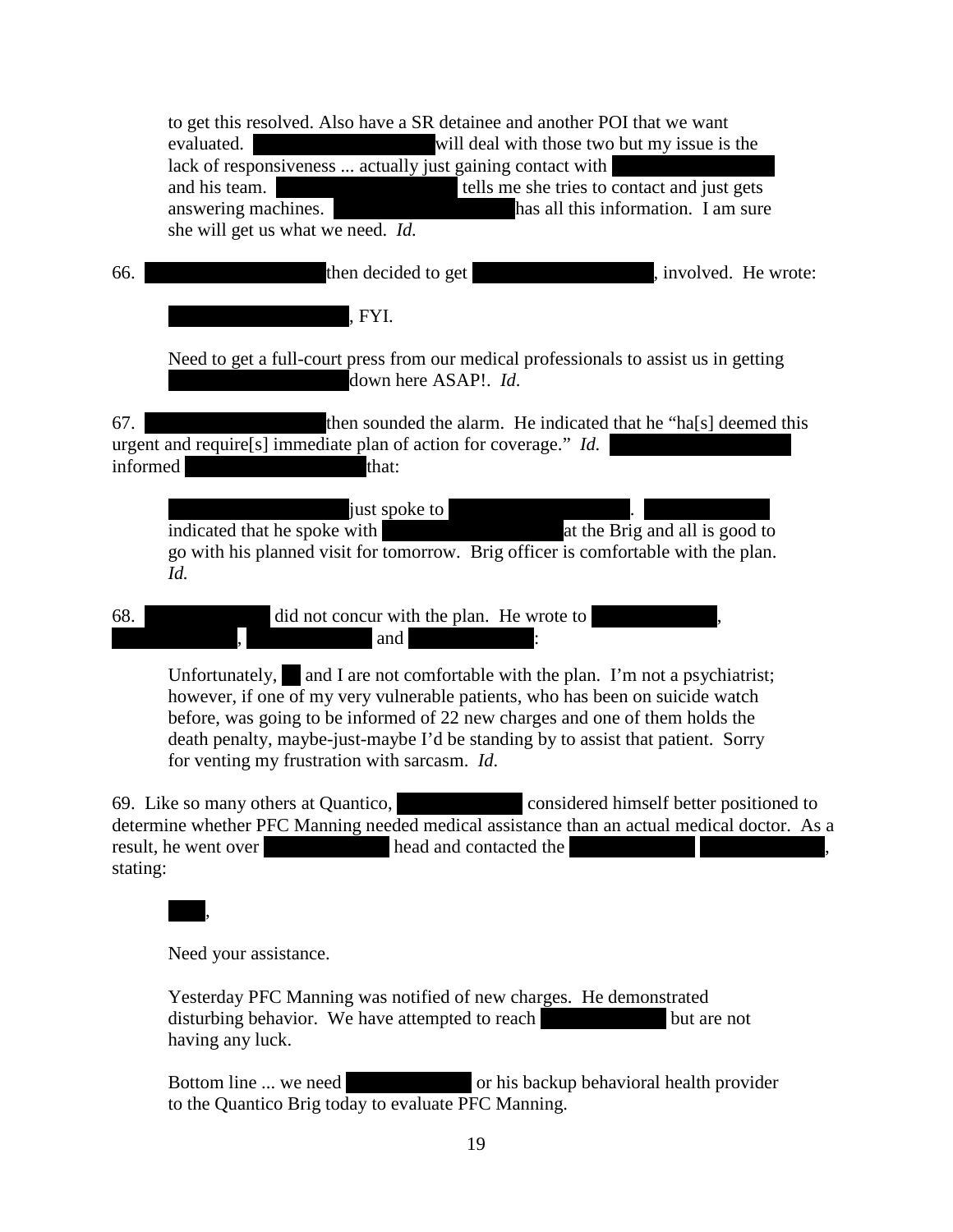Your support is greatly appreciated.

*See* Attachment A, Bates Number 00449877. The "disturbing behavior" that apparently is referring to is PFC Manning mumbling in his cell.

70. Despite all the hoop-la and the necessity for a "full court press," the medical evaluation on 4 March 2011 revealed that there was no problem. In an email to  $\blacksquare$ , among others, writes:

Mental Health visit by \*\*\*\* is complete. This initial report came from  $\qquad \qquad$ , and the  $\qquad \qquad$ , who was just debriefed by  $\qquad$  this afternoon after his visit with Manning. PFC Manning is doing well, appeared in good spirits and has been taken off a medication for an anxiety disorder, the removal is in response to his improved status. His recent actions and statements are not related any mental disorder.

Initial report from  $\qquad \qquad$  - the  $\qquad \qquad$  is going to leave Manning in the same status (POI) and his handling instructions will remain the same for the immediate future; meaning he will only have his blankets from Taps to Reveille. \*\*\*\* and \*\*\* and \*\*\* discussed at length the situation and \*\*\*\* will continue to review his behavior/actions and review the recommendations of the C&A Board. The C&A Board goes every Friday ... so he will remain "as is" for now ... but, handling instructions can be changed at any time, based upon his observed ongoing behavior.

Manning's recent comments and behavior have the entire Brig Staff concerned, and they are trying to only add minimal precautionary measures necessary, that will allow him to have some space and reduce the stress, while protecting him/keeping him safe.

*See* Attachment A, Bates Number 00449860.

71. It is important to note that it was not just **FRC Manning's treating** psychiatrist at the time) who determined that it was not necessary for a medical professional to be present on 2 March 2011, when PFC Manning was read his new charges. wrote an email to various medical personnel – including  $-$  – on 4 March 2011, stating as follows:

I went to the brig and had a discussion with \*\*\* The prisoners are doing fine. PFC M was on the phone with his lawyer. He is doing fine.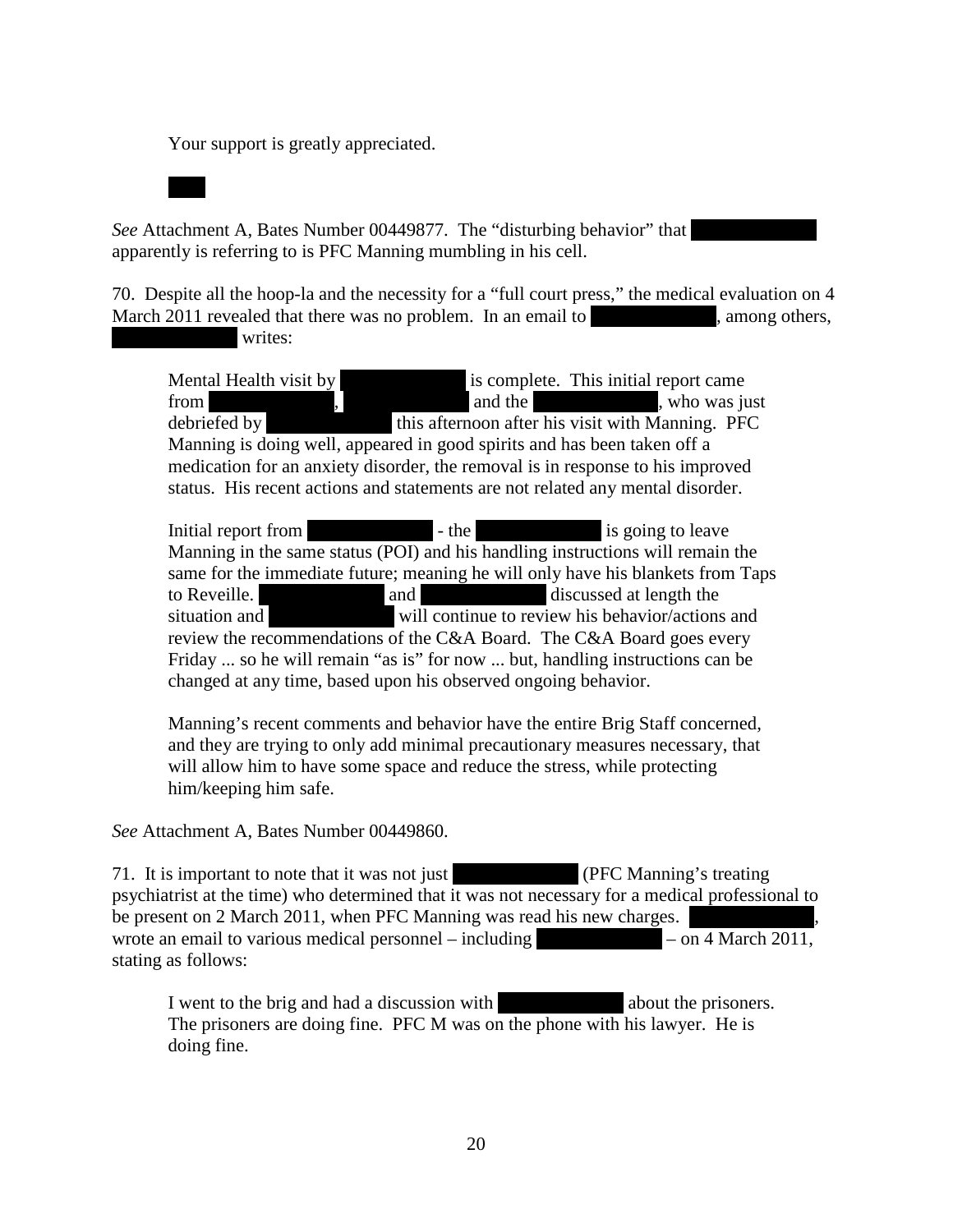and I will get together next week to discuss brig medical procedures. Would like to foster better communication between psych and

We would like to meet with  $\blacksquare$  after we have a plan.

Also, both he and I agree that it is not necessary or indicated for to be around/present when M was read his charges. He is a safe environment. If he acts up, he will be transported to WRAMC for evaluation and inpatient admission.

I believe there is a big difference between "want" and "need". We should inform/educate our Marine counterparts what is medically/psychologically appropriate, what we can provide and the best way to provide care for the prisoners. This may require a round-table meeting with the Marines.

The base is hypersensitive after the incident last year at the brig. However, it bothers me a little that the brig will place prisoners on "suicide watch" without consulting me. Then they wait for the psychiatrist a few days later to recommend taking them off suicide-watch. It is almost like playing half-doctor.

This is how the brig has been functioning prior to my arrival. Not sure that my role is truly that of the brig medical officer.

I can assure our COC that I am here to do my job and support our COC. I have no agenda.

*See* Attachment A, Bates Number 00449838.

72. As is readily apparent from \*\*\*\* email, even he believes that Quantico Brig officials were "playing half-doctor" when it came to PFC Manning. This "playing half-doctor" resulted in PFC Manning being subjected to conditions far more onerous than necessary to ensure his presence at trial, to protect himself, or to protect others.<sup>[7](#page-20-0)</sup>

<span id="page-20-0"></span> $7$  There are numerous other examples of Brig officials weighing in on medical issues. It seems that everyone at Quantico believed they had a medical degree. For instance:

On 17 November 2010, \*\*\*\*\* wrote to \*\*\*\*\* (copying \*\*\* and  $\qquad$ :

Only note of interest is Manning allegation that he thinks the defense counsil [sic. – the Quantico Brig] is monitoring his privileged visits. We will watch this closely as this could be a stressor and a change to his normal or what has been normal for him, mind set. May be something that Doc Hoctor wants to explore. *See* Attachment A, Bates Number 00449906.

On 18 January 2011,  $\qquad \qquad$  indicated to  $\qquad \qquad$  that in response to the incident in the recreation hall, "I expect Dr. Hocter to increase his medication." *See* Attachment A, Bates Number 00449882. PFC Manning's medication was not increased. *Id.*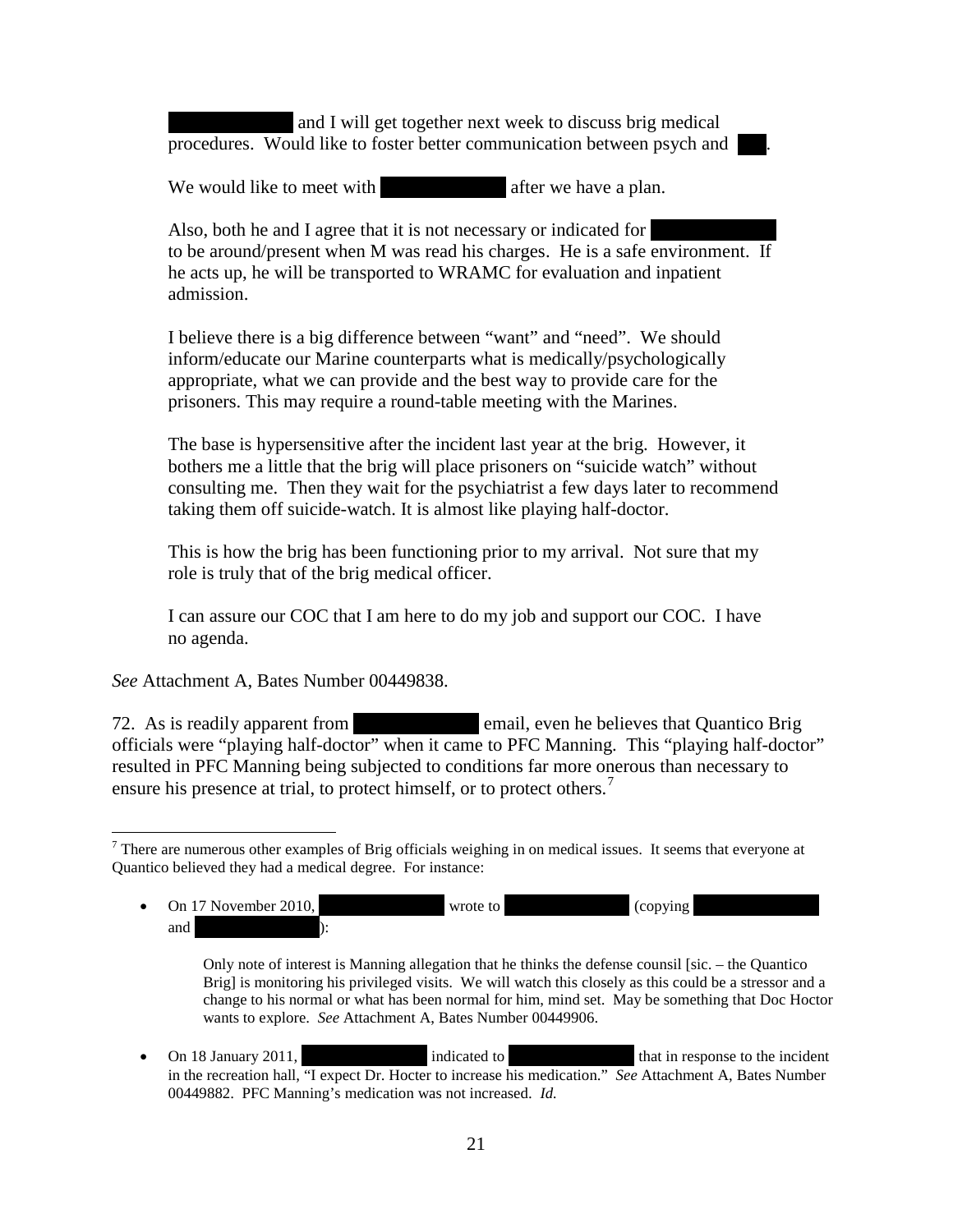73. The repeated questioning of medical decisions on the part of *every* decision-making authority at the Brig –

- shows that classification determinations were made on an improper basis. That is, classification determinations were based upon these individuals' armchair psychiatry, steering the process in the direction that \*\*\* medical input by those who are qualified to make such determinations.

74. Various Quantico decision makers have repeatedly stated that they considered all relevant factors. This is not true. Since none of the decision makers had confidence in the Brig doctors  $\alpha^*$  or  $\alpha^*$  or  $\alpha^*$ , the medical evidence was never a factor that was never a factor that was  $\alpha^*$ given any weight. The decisions to constantly override the medical providers' opinions on the POI designation was based on Quantico officials' view that the doctors did not know what they were doing and that they (as confinement officials) were qualified to make and/or question medical determinations. As argued above, by allowing doctors in whom Brig officials had no trust or confidence to be PFC Manning's medical health providers, PFC Manning was denied any opportunity to be removed from the extremely rigorous conditions of his confinement.

#### **D. Judge Advocate Officers Were Complicit in the Unlawful Pretrial Punishment at Quantico**

75. In the Defense's Article 13 motion, the Defense described a meeting where ordered that PFC Manning would be held in POI and on MAX indefinitely because "nothing was going to happen on [his] watch." *See* Defense Motion to Dismiss for Unlawful Pretrial Punishment, dated 27 July 2012, p. 37. The Defense has since learned that was the Judge Advocate who was present at that meeting and said nothing in response to order.

 $\overline{\phantom{a}}$ 

|   | On 8 April 2011,<br>talked about the incoming psychiatrist: "Since she will be working<br>with him on the personality issues, it will be a while before we see change so we should not expect results<br>right away. How fast he builds a relationship with her is key since he took a long time to develop a good<br>. On the flip side of that, he established rapport with<br>rapport with<br>" See Attachment A, Bates<br>immediately so there is no telling how things will go with<br>Number 00449854. |
|---|--------------------------------------------------------------------------------------------------------------------------------------------------------------------------------------------------------------------------------------------------------------------------------------------------------------------------------------------------------------------------------------------------------------------------------------------------------------------------------------------------------------|
| ٠ | On 2 February 2011, after receiving the weekly medical report,<br>writes, "The Dr.<br>Recommends removal from POI but stats [sic] that the risks and benefits of continued POI are not<br>detrimental  or at least that's how I read what he wrote." See Attachment A, Bates Number 00449840. It<br>what he meant by a statement that is not even<br>appears that nobody actually asked                                                                                                                      |
|   | grammatically correct. Rather,<br>latched onto the statement (even copying                                                                                                                                                                                                                                                                                                                                                                                                                                   |
|   | and<br>), as if to suggest that Quantico's actions                                                                                                                                                                                                                                                                                                                                                                                                                                                           |
|   | , however, outright ignored the clear<br>in keeping PFC Manning in POI was justified.                                                                                                                                                                                                                                                                                                                                                                                                                        |
|   | recommendation – "recommends removal from POI." This is a clear example<br>part of                                                                                                                                                                                                                                                                                                                                                                                                                           |
|   | of Brig officials hearing what they want to hear.                                                                                                                                                                                                                                                                                                                                                                                                                                                            |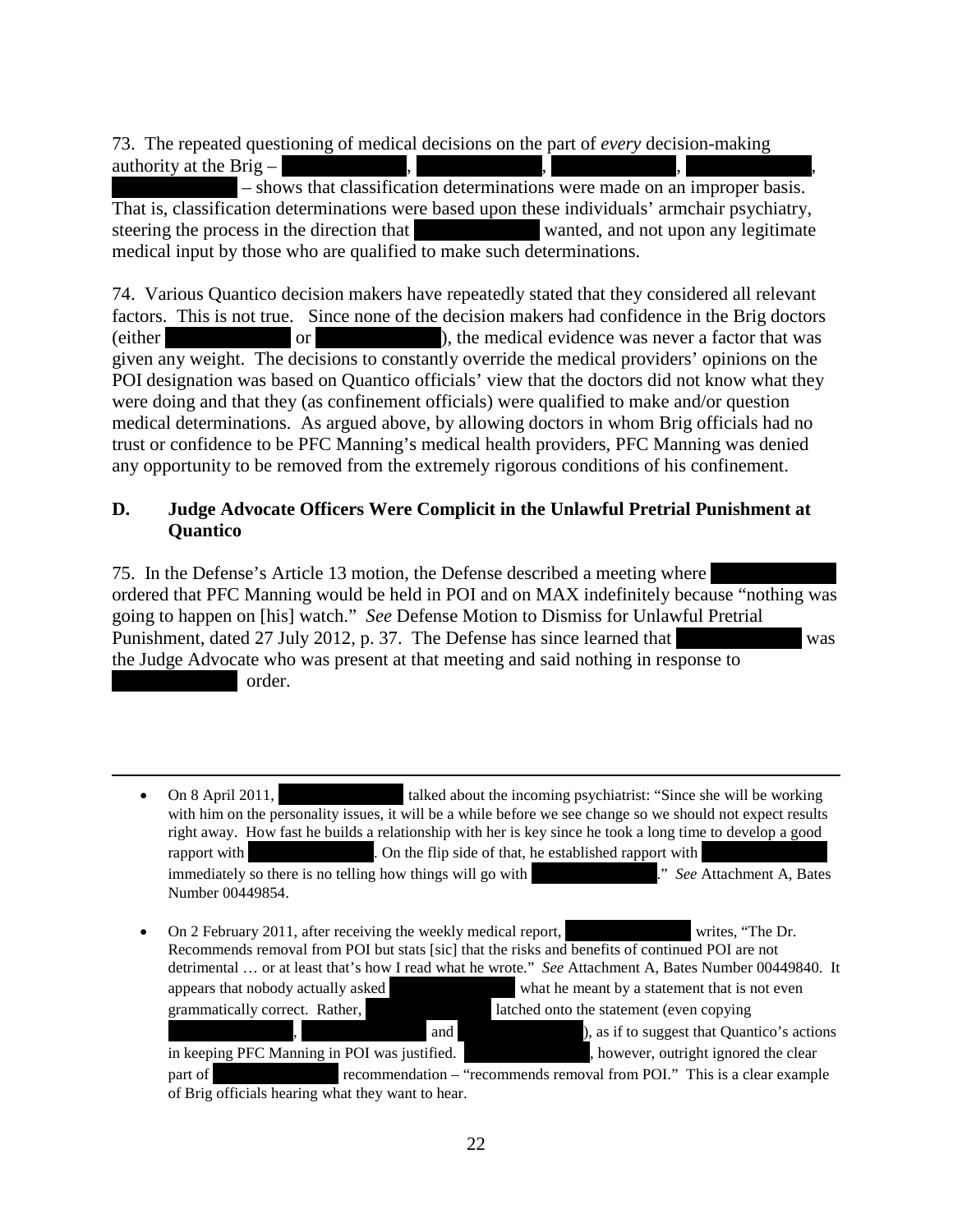76. In fact, right after the meeting, \*\*\* , and to the trial counsel (presumably, MAJ Ashden Fein) stating, *inter alia*, the following:

Issue 3:  $\left[ \text{sic} \right]$  expressed his concern about the POI status. He felt that POI was not justified from a medical viewpoint. The explained that the medical component was part of the overall classification assessment and that the process was continuously evaluated. [sic] stated clearly that he did not support the POI status.

*See* Attachment A, Bates Number 00449938-9.

 $\overline{\phantom{a}}$ 

77. Apparently the fact that the psychiatrist who had been treating PFC Manning for approximately six months had "stated clearly that he did not support the POI status" did not raise any concern in the mind of \*\*\*\* about the propriety of the classification decisions being made in PFC Manning's case. This, of course, all makes sense when one recalls that knew that \*\*\* \*\*\* was simply effectuating a directive from  $\mathbb{R}^n$ [8](#page-22-0) Otherwise, a reasonable attorney would have inquired further into specifically why was discounting the medical opinions in his classification determinations. \*\*\*\* should have also clarified what \*\*\* meant when he said PFC Manning would remain in MAX and POI indefinitely. Anyone familiar with the procedural due process protections afforded under the Brig's rules would realize that statement was improper.

78. Not only did \*\*\* recommended that the trial counsel obtain the relevant paperwork (presumably to "combat" the Article 13 issues) and warned trial counsel not to make a fuss about POI. In words:

Issue 4: Suggest that you request from  $\blacksquare$  to  $\blacksquare$  that he provide you with all classification and assignment documentation regarding Manning. You could simply state to build SA [situational awareness] for the and to prepare for possible litigation, you request the classification documentation and that this request is ongoing. That way we have an official request we can respond to.

Issue 5: This is related to 3 and 4. Stand by for heavy rolls if the decides to request the \*\*\*\*\*\* to review and consider removing Manning's POI status. We are continuously reviewing that status. Unless you want to run our Brig, I think you undercut your own legal position if you actually recommend that the POI status be removed. We are the jailors,

<span id="page-22-0"></span>

| <sup>8</sup> Even though the Defense has only a small fraction of the emails in this case, it's clear that |                                        |                                                                   |       |      |
|------------------------------------------------------------------------------------------------------------|----------------------------------------|-------------------------------------------------------------------|-------|------|
| "in the know" about                                                                                        |                                        | involvement in PFC Manning's custody determination. For instance, |       |      |
|                                                                                                            | is copied on a 10 August 2010 email to |                                                                   | where | l is |
| describing the "cautious approach" that                                                                    |                                        | had elected to adopt. See Attachment A, Bates Number              |       |      |
| 0049918.                                                                                                   |                                        |                                                                   |       |      |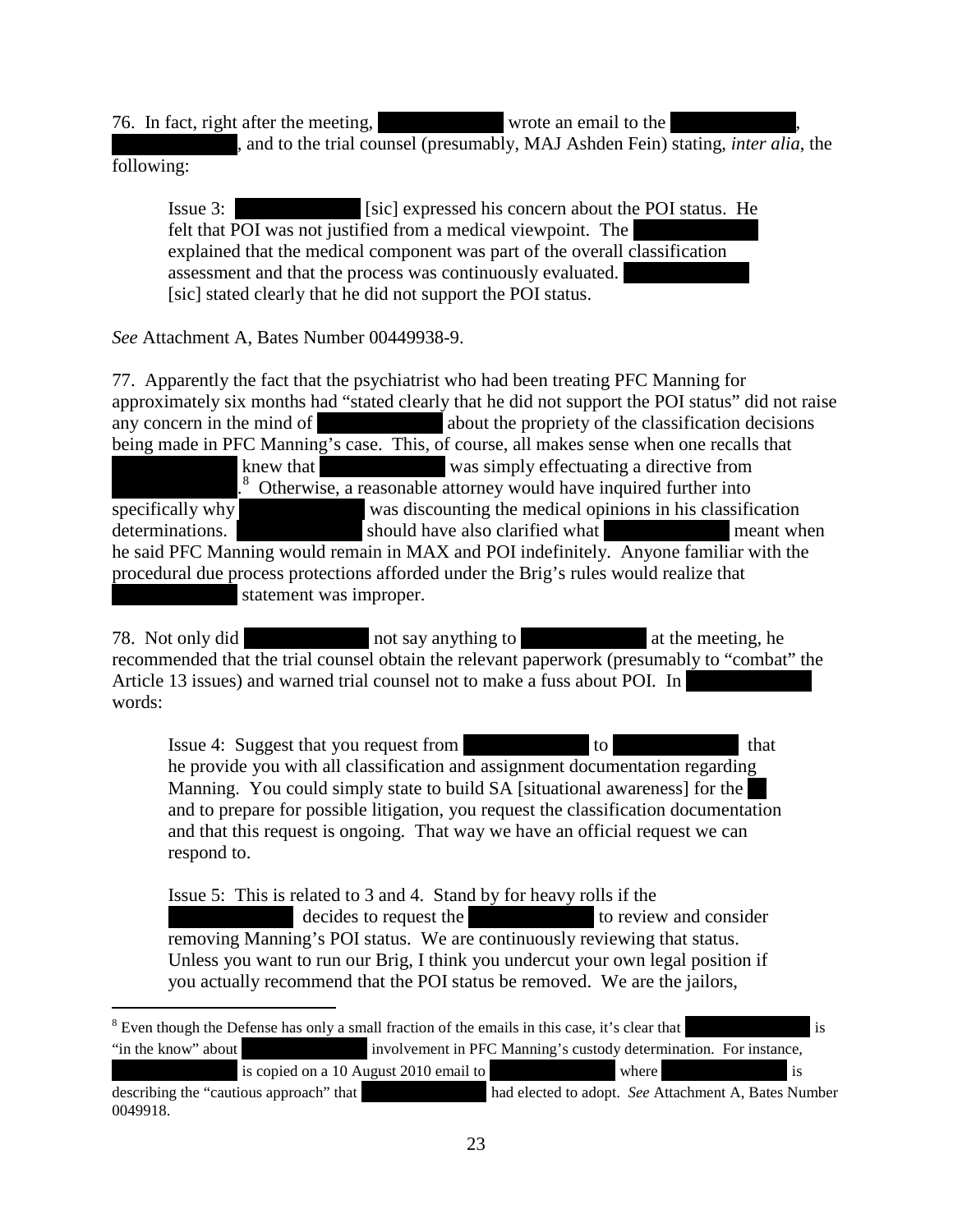either you trust us or you don't. if you don't, then move him. The best thing would be to get this through the 706 process so we can have that additional info to consider in the status review. Again, the Brig makes a team decision on his status, it is based on experience, training, input form the personnel who interact with Manning, and the medical input. You all know that he is not is solitary, that all the detainees have their own cell, that no detainees may PT in their cells, etc. As I told **EXECUTE:** last night, unless someone wants to come down and accept responsibility for the daily safety and welfare of Manning, it is our job.

*Id.* The message here is clear – if you want our help, you better shut up and deal with how we do things.

79. A few days after MAJ Fein received this email, he indicated to Mr. Coombs that "In addition to the RCM 305(g) request, we will formally readdress the POI status with  $\lceil$  as well." See Attachment B. It is doubtful that trial counsel actually addressed the issue with the Convening Authority. After all, \*\*\*\* had advised the trial counsel that if gets involved, everyone should be "prepared for heavy rolls." *See* Attachment A, Bates Number 00449938-9. He also advised that "you undercut your own legal position if you actually recommend that the POI status be removed." *Id*. Given this warning, it is not surprising that \*\*\*\* did not request Quantico to review PFC Manning's POI status.

80. What \*\*\* email reveals is not a lawyer who is looking to ensure that the Brig is on the "up and up" on what it is doing. Rather, it reveals a lawyer who is part of a much larger picture – a picture involving a three-star general who is concerned about political and media fallout. In order to "encourage" trial counsel not to pursue this issue, the second resorted to a not-so-veiled threat: if you don't like how we're doing things, we will gladly give him back to you.

81. \*\*\* lack of concern with Quantico's custody decisions is also reflected in an email where he addresses the inquiry received from the United Nations. He indicates that he has been working with \*\*\*\* prior in order to formulate a "somewhat 'stock' response" to the inquiry, such as has been used with similar inquiries into GITMO. *See* Attachment A, Bates Number 00449940.

82. Even \*\*\* own \*\*\*, demonstrated a lack of concern over Quantico's custody decisions. Col. Miner sent an email to  $^{\parallel}$ , and after hearing that  $\overline{PFC}$  Manning was about to receive the new charge sheet, which included Article 104 offense, and had just received the initial denial of his Article 138 complaint. In his email, \*\*\*\* joked "So I guess the C&A Board" won't be recommending MED-In anytime soon." *See* Attachment A, Bates Number 00449891.

83. The failure of the judge advocates involved in this case to ask the difficult questions and to voice the difficult opinions placed a cloud over this case. The Corps depends upon its judge advocates to be the moral compass for the command. The failure to do so in this case resulted in the unlawful pretrial punishment of PFC Manning by those that were charged with his care. This failure reflects poorly upon the Corps and the military institution as a whole.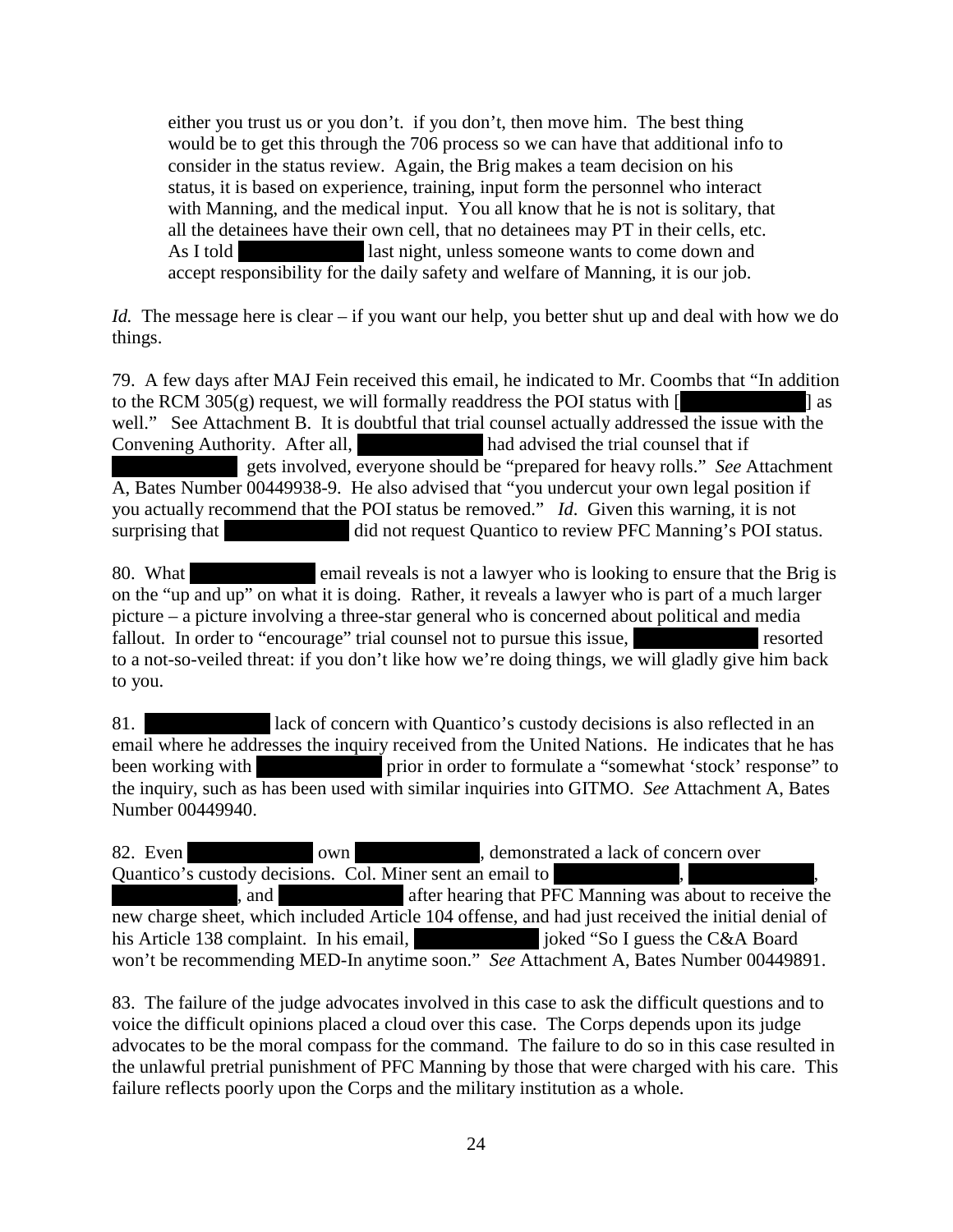# **E. Feeble Justification for Her Decision to Strip PFC Manning at Night**

84. After \*\*\* ordered that PFC Manning be stripped at night after 2 March 2011, Quantico came under even more scrutiny for its mistreatment of PFC Manning. asked to "synopsize  $\ldots$  the rational [sic] for [her] action and the authority vested and cited by you in the SECNAV." *See* Attachment A, Bates Number 00449862. responded:

Sir, when I made the decision to have detainee Manning's underwear removed after taps with his other gear and still keep him POI, my thought process was that he did not threaten suicide nor did he make a suicidal gesture as per the SECNAV. In addition, we did not feel that the extra measures were necessary during regular day time hours. He never said he would commit suicide nor did he act in a manner that was similar to the incident in January with where he was placed in SR status. His behavior was not erratic in any way, as matter of fact, he was smiling when he was talking to  $\blacksquare$ . The SECNAV states that I can remove clothing when deemed necessary. I found it hard to justify assigning him the SR status, it is easier to explain why we left him in POI status than why we placed him in SR status without adhering to the guidance in the SECNAV. I also could not justify not taking action in the event of a possible suicide or an attempt at it after he made that comment to and I all felt uncomfortable

and almost at the same time said we need to make adjustments. …

" b. Prisoners who have threatened suicide or have made a suicidal gesture, but are found fit for confinement, may be placed in the category of "suicide risk" for observation. They shall be placed in special quarters under continuous observation. CO/OIC/CPOIC may direct removal of the prisoner's clothing when deemed necessary. Prisoner must be under observation of a supervisor of the same sex."

85. Although this "explanation" apparently sufficed for  $\ddot{\phantom{a}}$ , it actually provides a more compelling justification for why  $\ddot{\text{did}}$  not have authority to order PFC Manning's clothes to be removed from him. What we know from  $\blacksquare$  statement is the following:

- i. PFC Manning did not threaten suicide nor did he make a suicidal gesture as per the SECNAV. *Id.*
- ii. \*\*\*\* did not feel that the extra measures were necessary during regular day time hours. *Id.* She does not explain why the extra measures were not necessary during the day.
- iii. PFC Manning never said he would commit suicide nor did he act in a manner that was similar to the incident in January with \*\*\*. *Id.*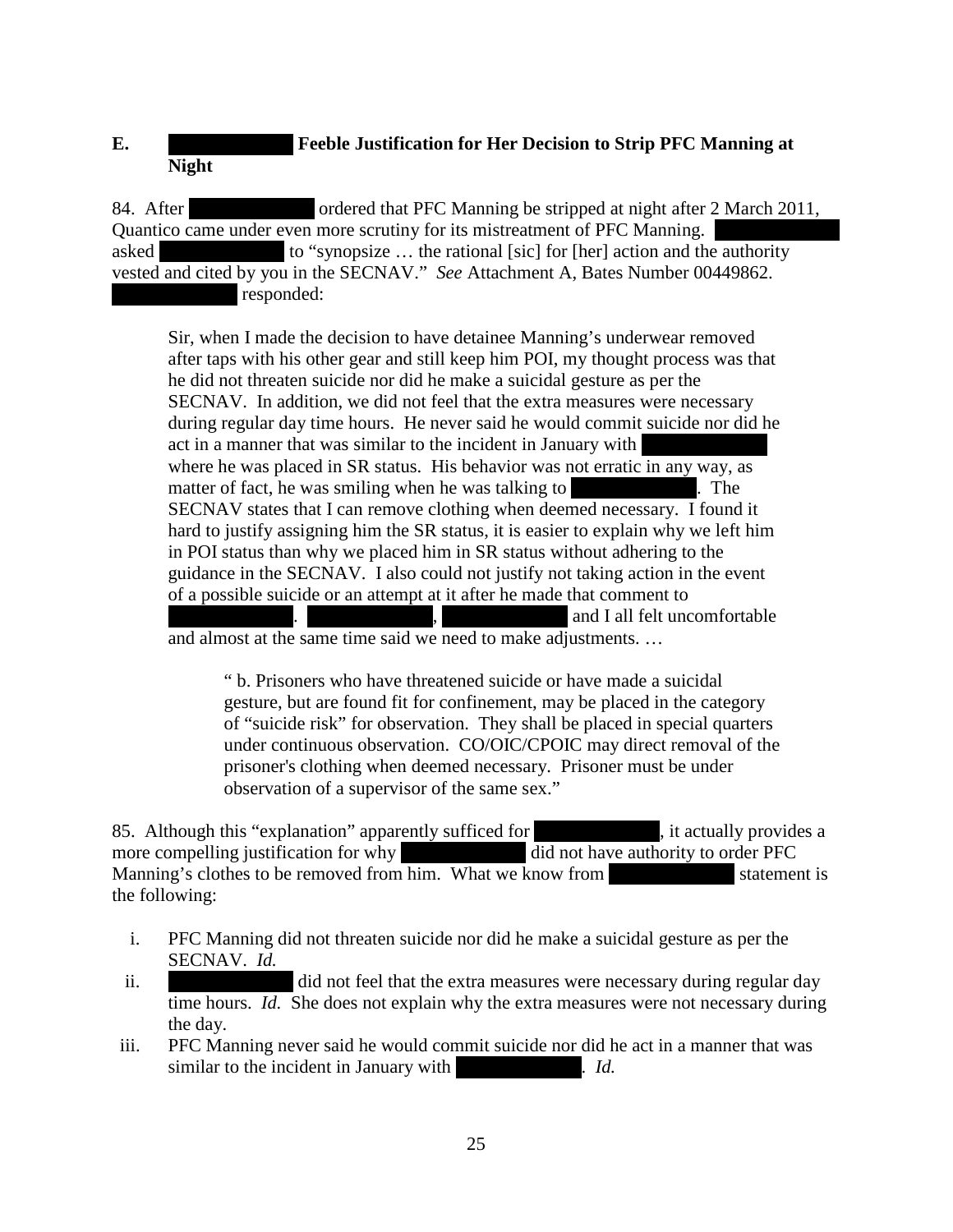- iv. PFC Manning's behavior was not erratic in any way. As matter of fact, PFC Manning was smiling when he was talking to  $Id.$
- v. In light of all this, \*\*\*\* found it hard to justify assigning PFC Manning to SR status *Id.*
- vi. \*\*\* found it "easier to explain why we left him in POI status than why we placed him in SR status without adhering to the guidance in the SECNAV." *Id.*

86. So far, \*\*\*\* has not provided *any* explanation – much less any compelling explanation – of why it was appropriate for her to order PFC Manning's clothing to be removed. only explanation for her decision was that she "could not justify not taking action in the event of a possible suicide or an attempt at it after he made that comment to <sup>\*\*</sup> *Id.* One would think that \*\*\* would have more of an explanation than simply, "I could not justify not taking action" in case something happened. apparently believed that her authority to remove PFC Manning's clothing derived from the cited SECNAVINST provision. However, while the provision states that "CO/OIC/CPOIC may direct removal of the prisoner's clothing when deemed necessary," this is in the context of placing a detainee on suicide risk – not in the context of increasing special handling instructions. Thus, both \*\*\*\* cited rationale and authority are dubious at best.

87. \*\*\* rationale for removing PFC Manning's clothing at night is particularly questionable when one considers her email to \*\*\*\*\* just a couple of weeks later where she states, "It goes back to what I have been saying; anyone who wants to kill themselves will not give signs or do a memo for everyone to see." *See* Attachment A, Bates Number 00449855. \*\*\*\* justification for removing PFC Manning's clothing at night cannot be squared with her statement that a prisoner who wants to kill themselves is not going to tell you about it. That \*\*\*\* could not appreciate the obvious flaws in her own logic simply speaks to the fact that as long as she continued to make the most restrictive decisions possible, no one would ever question her because she knew she had top cover from  $\mathbb{R}^n$ 

## **E. The Quantico Brig's Mentality of "Anything Goes"**

88. The paperwork that the Defense has received from the Brig gives the outward appearance of propriety – that the Brig is a professional and well-managed environment. It was anything but.

89. As described in its Article 13 motion, Brig guards harassed PFC Manning the morning of January 18 on his way to recreation call. This harassment, in turn, spawned PFC Manning's anxiety attack and ultimately his being placed in Suicide Risk status. The Brig guards will undoubtedly attempt to justify their behavior and place the blame on PFC Manning. The guards obviously have a vested interest in painting themselves to be saints in respect to this incident. However, a note from  $\blacksquare$  and  $\blacksquare$  and  $\blacksquare$  on that day is telling:

stopped by to inform you that he was called to the brig urgently this afternoon to evaluate mbr for an anxiety attack. He indicated that two of the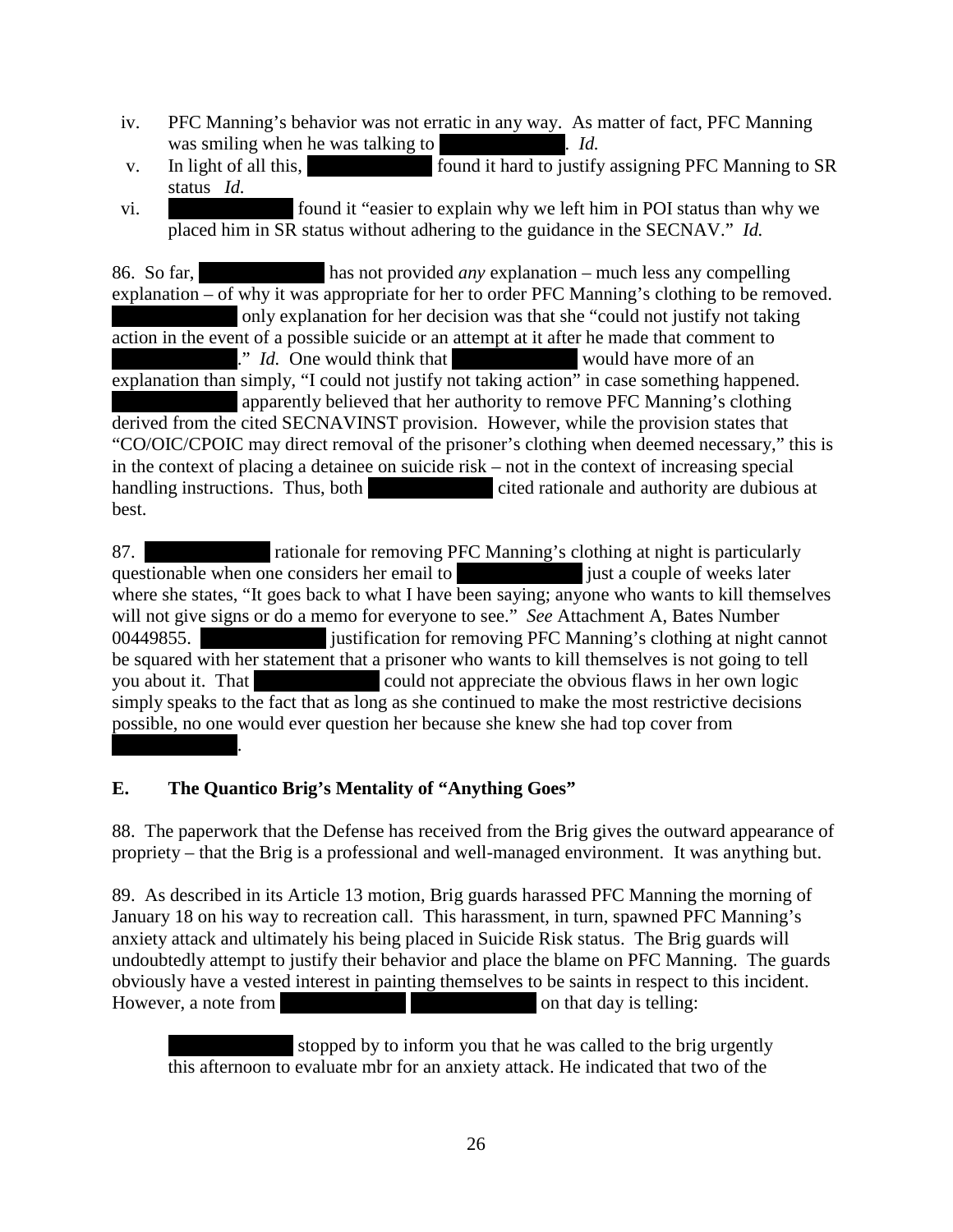guards were gruff in their demeanor today and this "sent mbr into heightened state of anxiety." (Likely reactive in nature due to guard's demeanor).

Mbr was able to be calmed via dialogue and presence of  $\blacksquare$ , no new or additional meds were required. \*\*\*\* recommendation to brig was to continue POI, however, he recognizes that the brig guards are now anxious and they may impart suicide precautions for mbr.  $\blacksquare$  will relay all of this to

*See* Attachment A, Bates Number 00449842. This email shows that it was the guards' "gruff" demeanor that precipitated the events of 18 January 2011.

90. Other emails that the Defense has received from the Government reveal that the Brig operated like an "old boys club" -- one where bad behavior was perfectly acceptable. For example, on 15 December 2010, \*\*\*\* wrote to \*\*\*  $\mathbf{r}$ 

Good morning gentlemen,

How is this verbage [sic]?

(2) On 13 December 2010, a package from Amazon.com was delivered to the Brig by a construction worker who works at a nearby site. There was no previous request for a package submitted by Det Manning and there was no previous approval for a package given by the Brig OIC. When asked about any potential packages that may be coming, Det Manning stated that he was not aware of any but thought that family members may be sending something due to his upcoming birthday. The package is being rejected and returned to sender due to the manner in which it was received and also because there was no prior request or knowledge of the package by SND, and there was no pre-approval given by the \*\*\*\*\*\*\*\*\*\*\*\*\*, and *we felt like being dicks*.

 $R/$ 

*See* Attachment A, Bates Number 00449800 (emphasis added).

91. That \*\*\* thought it appropriate to write what he did is unbelievable. What is even more unbelievable is \*\*\*\* reaction. Rather than indicating that these sorts of "jokes" are not acceptable, \*\*\*\*\* writes, "You crazy Gunns!" This sort of communication is clearly not appropriate in a professional setting. However, it reflects the culture at Quantico – a culture where "boys will be boys" and nobody is held to account for their conduct.

92. An even more troubling email is sent by  $\qquad \qquad$  on 4 March 2011, a couple of days after PFC Manning had been placed on Suicide Risk after the comments about his underwear.